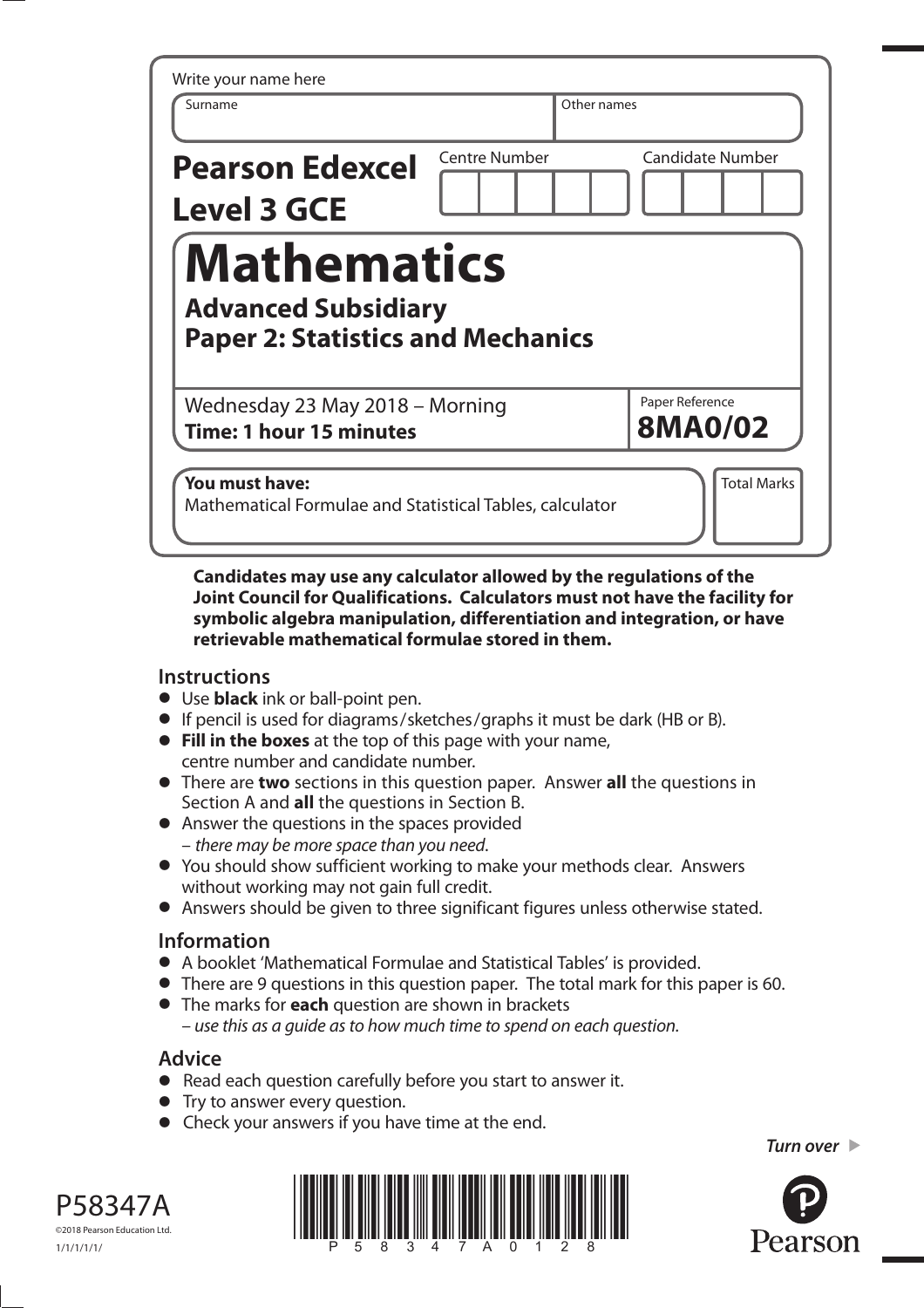### **SECTION A: STATISTICS**

### Answer ALL questions. Write your answers in the spaces provided.

1. A company is introducing a job evaluation scheme. Points  $(x)$  will be awarded to each job based on the qualifications and skills needed and the level of responsibility. Pay  $(f y)$ will then be allocated to each job according to the number of points awarded.

Before the scheme is introduced, a random sample of 8 employees was taken and the linear regression equation of pay on points was  $y = 4.5x - 47$ 

(a) Describe the correlation between points and pay.

(b) Give an interpretation of the gradient of this regression line.

(c) Explain why this model might not be appropriate for all jobs in the company.

 $(1)$ 

 $(1)$ 

 $(1)$ 

**DO NORWARE IN FIRMAREA** 

**DOMORATION ENTIRES** 

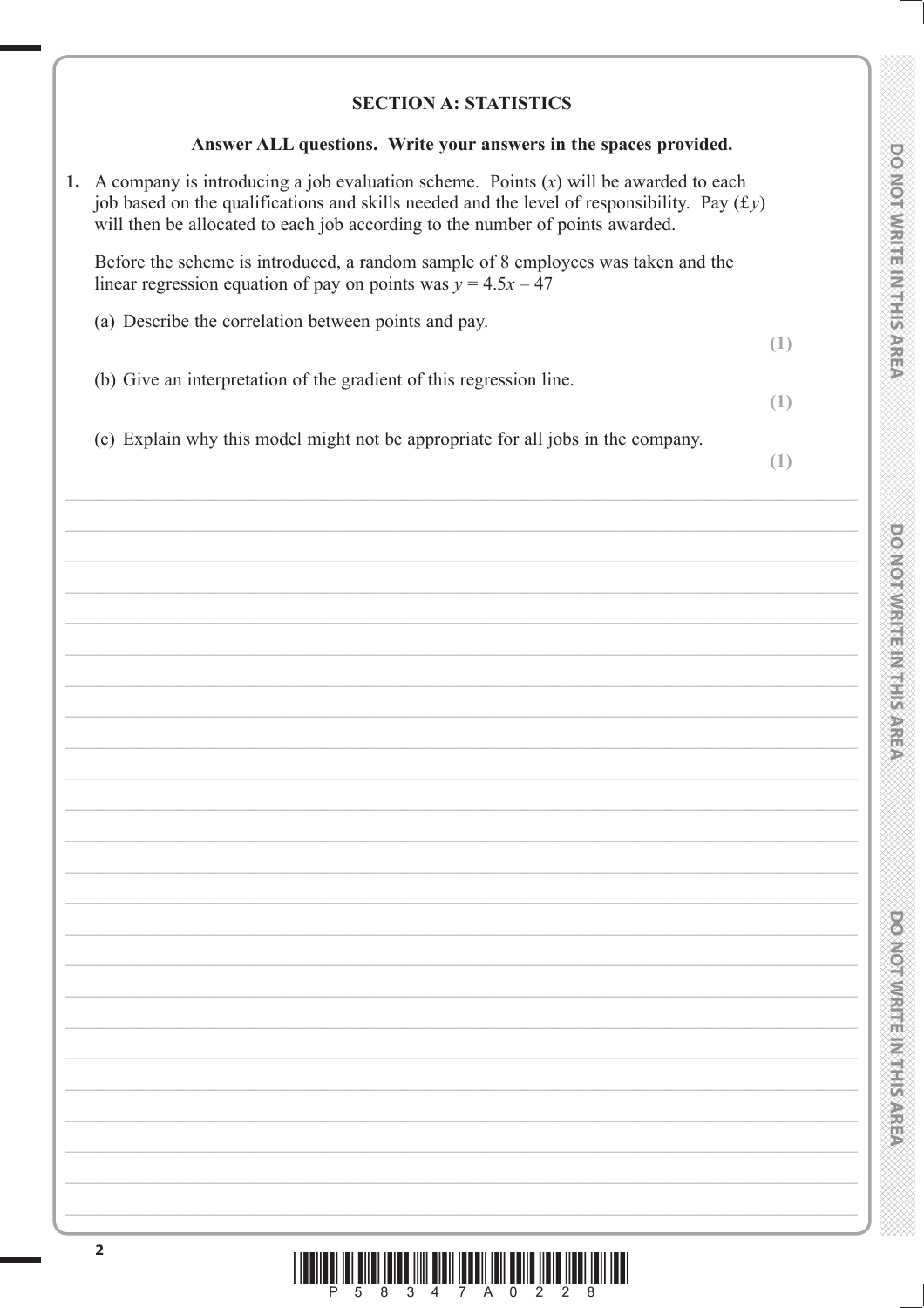|                                           | <b>Question 1 continued</b>       |                         |
|-------------------------------------------|-----------------------------------|-------------------------|
|                                           |                                   |                         |
|                                           |                                   |                         |
|                                           |                                   |                         |
| <b>DO NOTWHISHMTHSAREA</b>                |                                   |                         |
|                                           |                                   |                         |
|                                           |                                   |                         |
|                                           |                                   |                         |
|                                           |                                   |                         |
|                                           |                                   |                         |
|                                           |                                   |                         |
|                                           |                                   |                         |
| <b>ONOTHER HETAPHONIC</b>                 |                                   |                         |
|                                           |                                   |                         |
|                                           |                                   |                         |
| O                                         |                                   |                         |
|                                           |                                   |                         |
|                                           |                                   |                         |
|                                           |                                   |                         |
|                                           |                                   |                         |
|                                           |                                   |                         |
|                                           |                                   |                         |
|                                           |                                   |                         |
| <b>MORE CHAIRS IN STREET AND CONFIDER</b> |                                   |                         |
|                                           |                                   |                         |
|                                           | (Total for Question 1 is 3 marks) |                         |
|                                           |                                   | $\overline{\mathbf{3}}$ |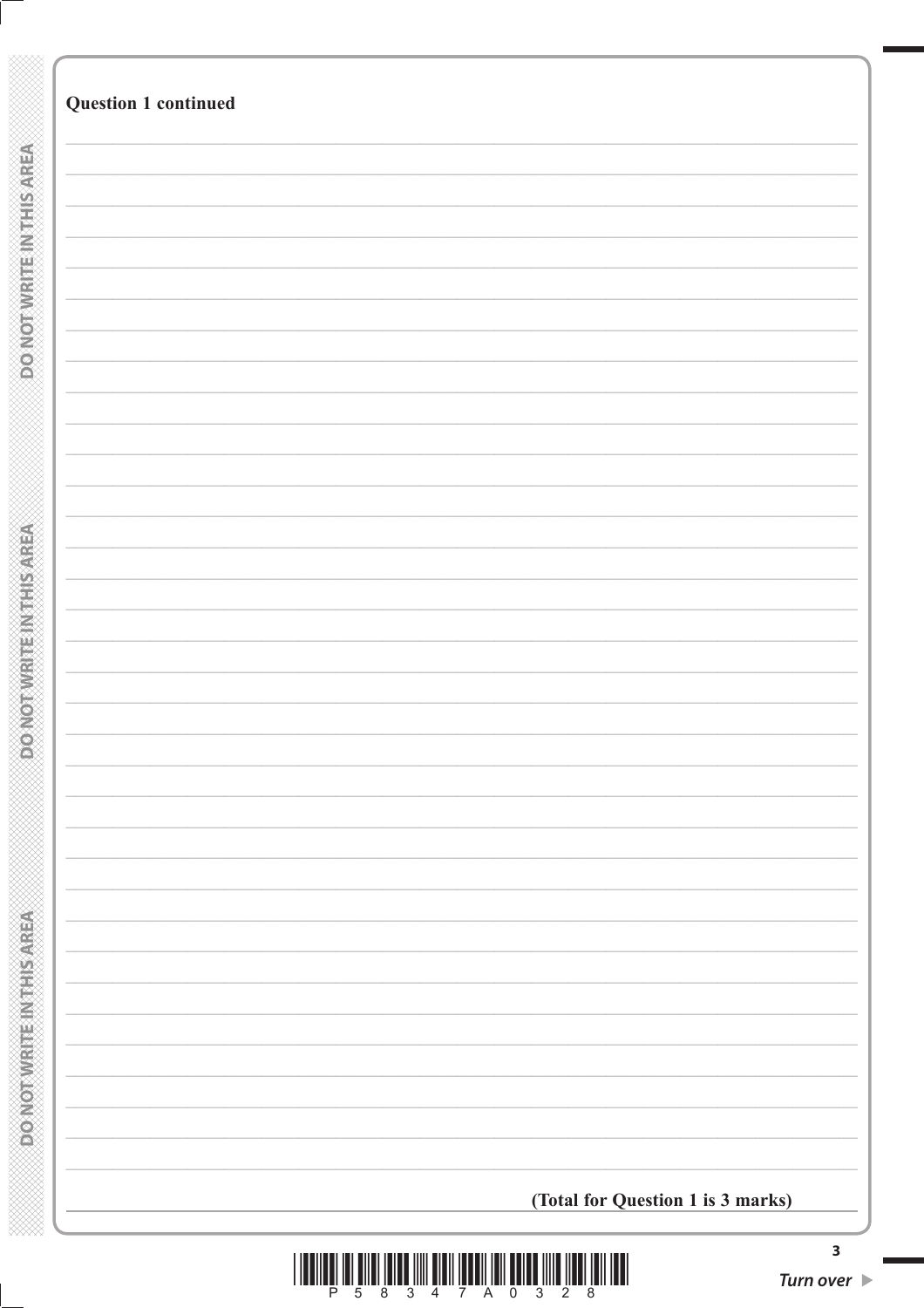| 2. A factory buys 10% of its components from supplier $A$ , 30% from supplier $B$ and the rest<br>from supplier $C$ . It is known that $6\%$ of the components it buys are faulty. |                                       |  |
|------------------------------------------------------------------------------------------------------------------------------------------------------------------------------------|---------------------------------------|--|
| Of the components bought from supplier $A$ , 9% are faulty and of the components bought<br>from supplier $B$ , 3% are faulty.                                                      |                                       |  |
| (a) Find the percentage of components bought from supplier $C$ that are faulty.                                                                                                    | <b>DONOIMRITENTIFIERS</b><br>(3)      |  |
| A component is selected at random.                                                                                                                                                 |                                       |  |
| (b) Explain why the event "the component was bought from supplier $B$ " is not<br>statistically independent from the event "the component is faulty".                              |                                       |  |
|                                                                                                                                                                                    | (1)                                   |  |
|                                                                                                                                                                                    |                                       |  |
|                                                                                                                                                                                    |                                       |  |
|                                                                                                                                                                                    |                                       |  |
|                                                                                                                                                                                    |                                       |  |
|                                                                                                                                                                                    | provide with the first parties of the |  |
|                                                                                                                                                                                    |                                       |  |
|                                                                                                                                                                                    |                                       |  |
|                                                                                                                                                                                    |                                       |  |
|                                                                                                                                                                                    |                                       |  |
|                                                                                                                                                                                    |                                       |  |
|                                                                                                                                                                                    |                                       |  |
|                                                                                                                                                                                    |                                       |  |
|                                                                                                                                                                                    |                                       |  |
|                                                                                                                                                                                    |                                       |  |
|                                                                                                                                                                                    | $\overline{\mathbb{S}}$               |  |
|                                                                                                                                                                                    |                                       |  |
|                                                                                                                                                                                    |                                       |  |
|                                                                                                                                                                                    |                                       |  |
|                                                                                                                                                                                    | <b>MORWISHERN BRANCH</b>              |  |
|                                                                                                                                                                                    |                                       |  |
|                                                                                                                                                                                    |                                       |  |
|                                                                                                                                                                                    |                                       |  |
|                                                                                                                                                                                    |                                       |  |
| 4                                                                                                                                                                                  |                                       |  |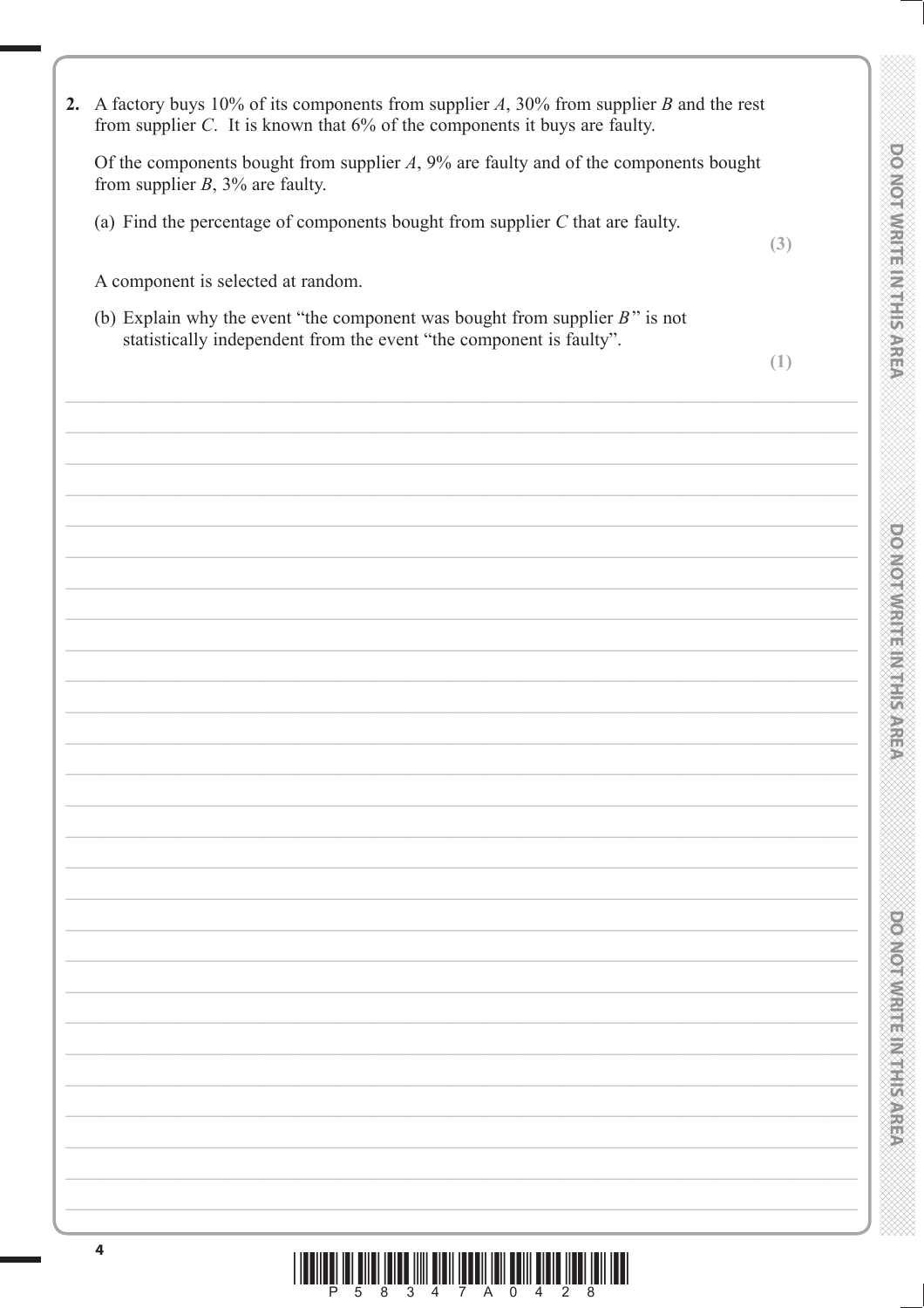| (Total for Question 2 is 4 marks) |
|-----------------------------------|
|                                   |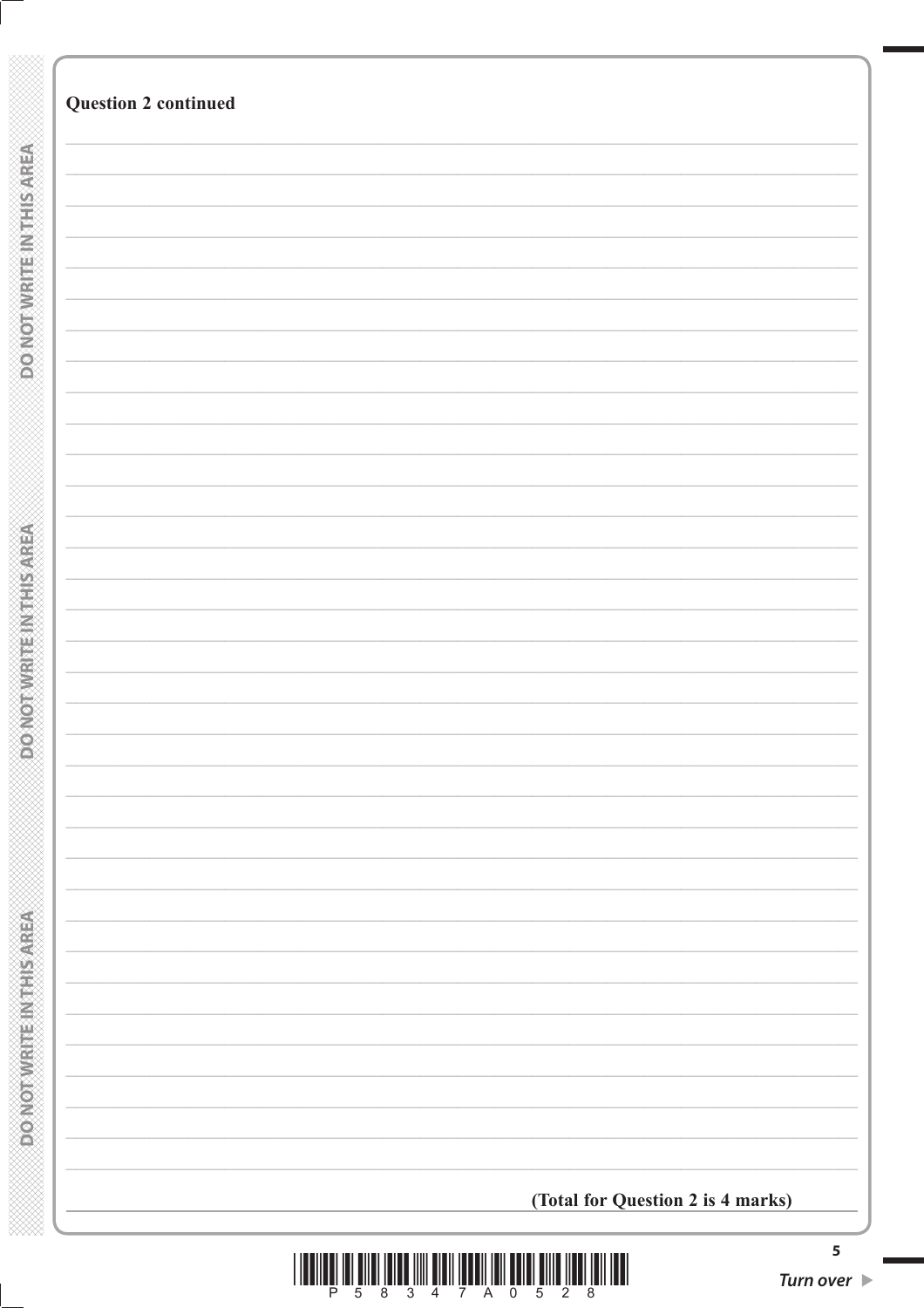- 3. Naasir is playing a game with two friends. The game is designed to be a game of chance so that the probability of Naasir winning each game is  $\frac{1}{3}$ Naasir and his friends play the game 15 times.
	- (a) Find the probability that Naasir wins
		- (i) exactly 2 games,
		- (ii) more than 5 games.

Naasir claims he has a method to help him win more than  $\frac{1}{3}$  of the games. To test this claim, the three of them played the game again 32 times and Naasir won 16 of these games.

(b) Stating your hypotheses clearly, test Naasir's claim at the 5% level of significance.

 $(4)$ 

 $(3)$ 

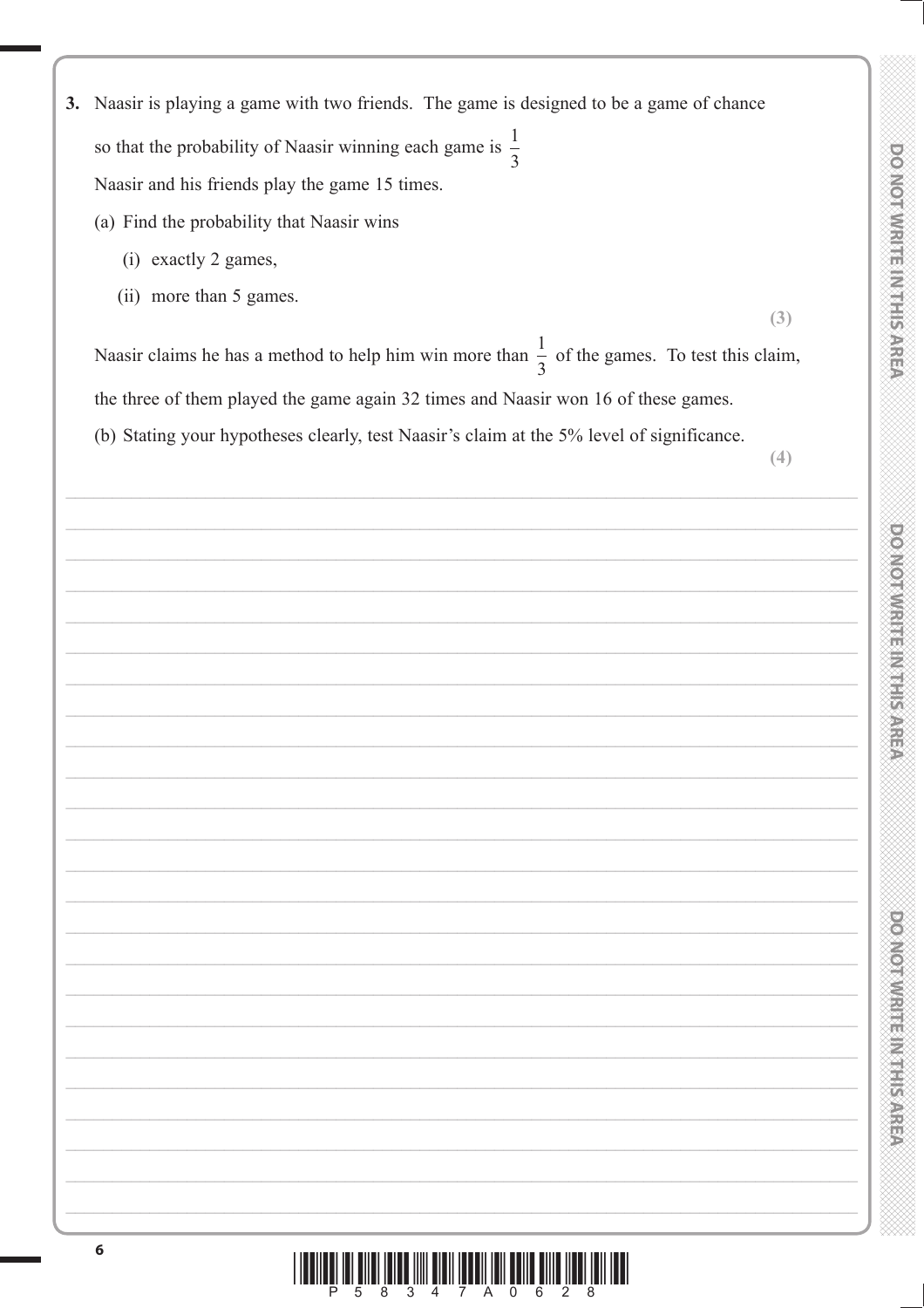| <b>Question 3 continued</b> |  |  |
|-----------------------------|--|--|
|                             |  |  |
|                             |  |  |
|                             |  |  |
|                             |  |  |
|                             |  |  |
|                             |  |  |
|                             |  |  |
|                             |  |  |
|                             |  |  |
|                             |  |  |
|                             |  |  |
|                             |  |  |
|                             |  |  |
|                             |  |  |
|                             |  |  |
|                             |  |  |
|                             |  |  |
|                             |  |  |
|                             |  |  |
|                             |  |  |
|                             |  |  |
|                             |  |  |
|                             |  |  |
|                             |  |  |
|                             |  |  |
|                             |  |  |
|                             |  |  |
|                             |  |  |
|                             |  |  |
|                             |  |  |
|                             |  |  |
|                             |  |  |
|                             |  |  |
|                             |  |  |
|                             |  |  |
|                             |  |  |
|                             |  |  |
|                             |  |  |
|                             |  |  |
|                             |  |  |
|                             |  |  |
|                             |  |  |
|                             |  |  |
|                             |  |  |
|                             |  |  |
|                             |  |  |
|                             |  |  |
|                             |  |  |
|                             |  |  |
|                             |  |  |
|                             |  |  |
|                             |  |  |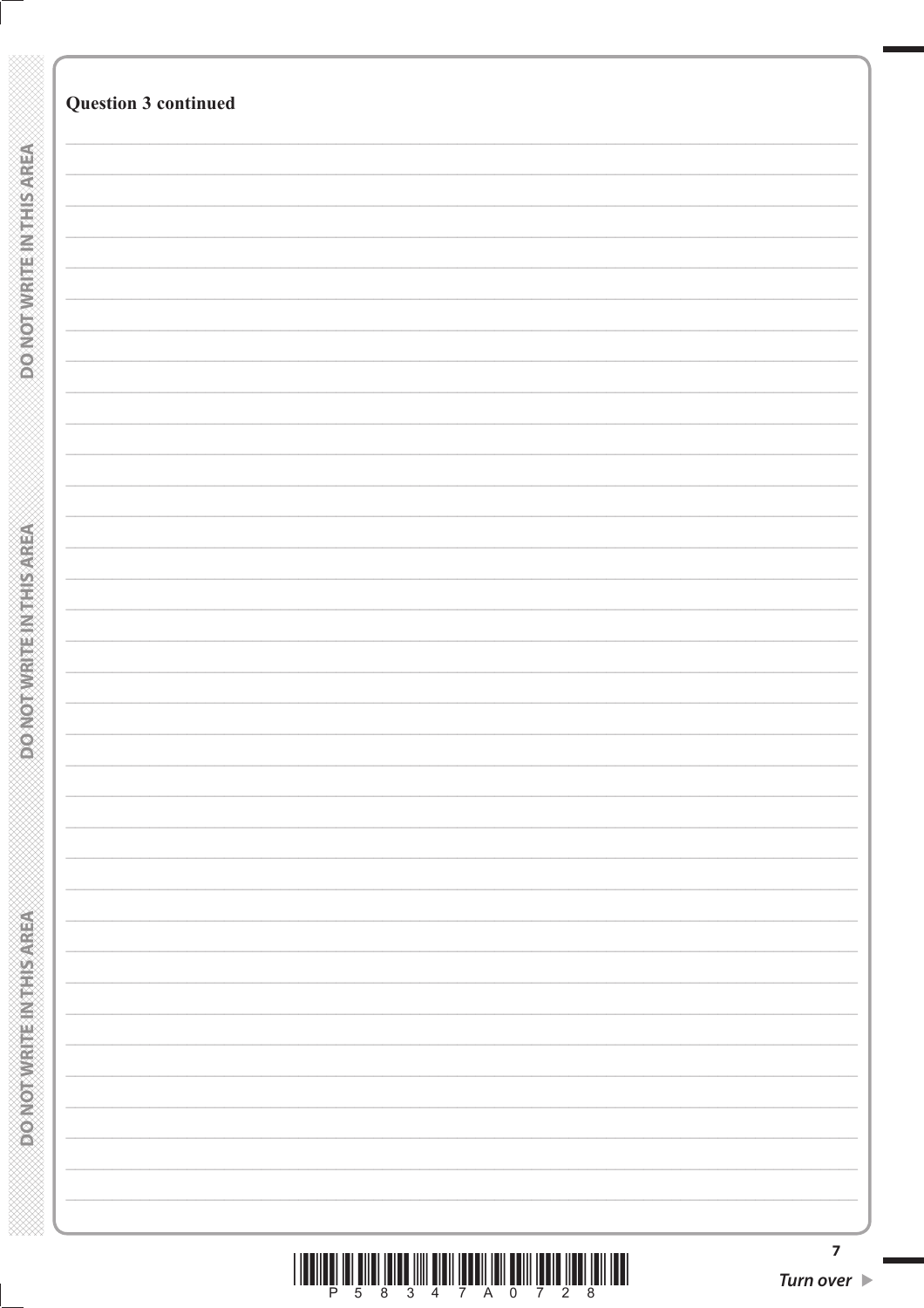| Question 3 continued |                                 |
|----------------------|---------------------------------|
|                      |                                 |
|                      |                                 |
|                      |                                 |
|                      | <b>DO NOT WIRTHEIN HIS AREA</b> |
|                      |                                 |
|                      |                                 |
|                      |                                 |
|                      |                                 |
|                      |                                 |
|                      | <b>DOMOJNAJE: NAJERICANE</b>    |
|                      |                                 |
|                      |                                 |
|                      |                                 |
|                      |                                 |
|                      | <b>PORTO PROTECTIVE CONTROL</b> |
|                      |                                 |
|                      |                                 |
|                      |                                 |
| $\pmb{8}$            |                                 |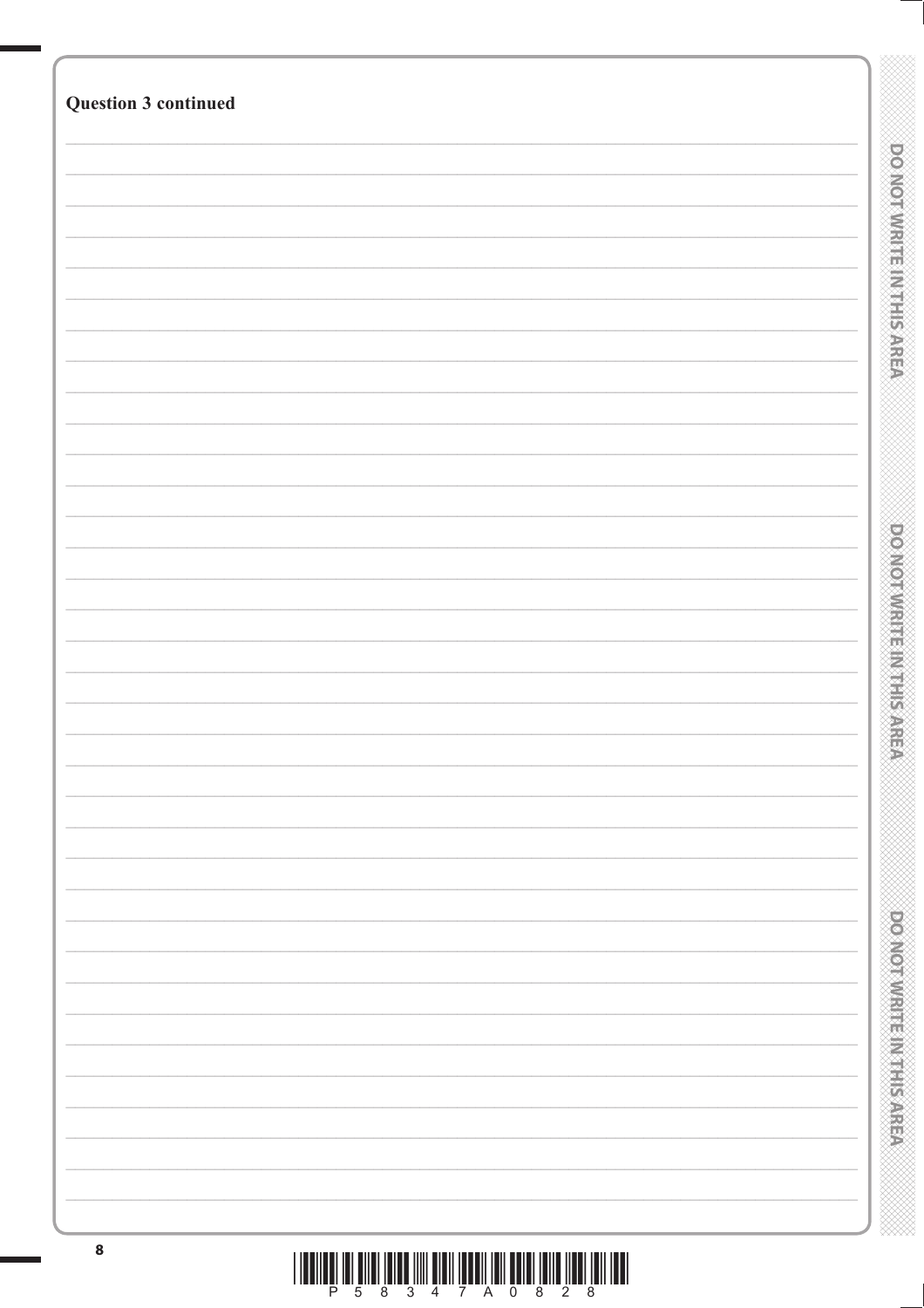| <b>Question 3 continued</b> |                                   |  |
|-----------------------------|-----------------------------------|--|
|                             |                                   |  |
|                             |                                   |  |
|                             |                                   |  |
|                             |                                   |  |
|                             |                                   |  |
|                             |                                   |  |
|                             |                                   |  |
|                             |                                   |  |
|                             |                                   |  |
|                             |                                   |  |
|                             |                                   |  |
|                             |                                   |  |
|                             |                                   |  |
|                             |                                   |  |
|                             |                                   |  |
|                             |                                   |  |
|                             |                                   |  |
|                             |                                   |  |
|                             |                                   |  |
|                             |                                   |  |
|                             |                                   |  |
|                             |                                   |  |
|                             |                                   |  |
|                             |                                   |  |
|                             |                                   |  |
|                             |                                   |  |
|                             |                                   |  |
|                             |                                   |  |
|                             | (Total for Question 3 is 7 marks) |  |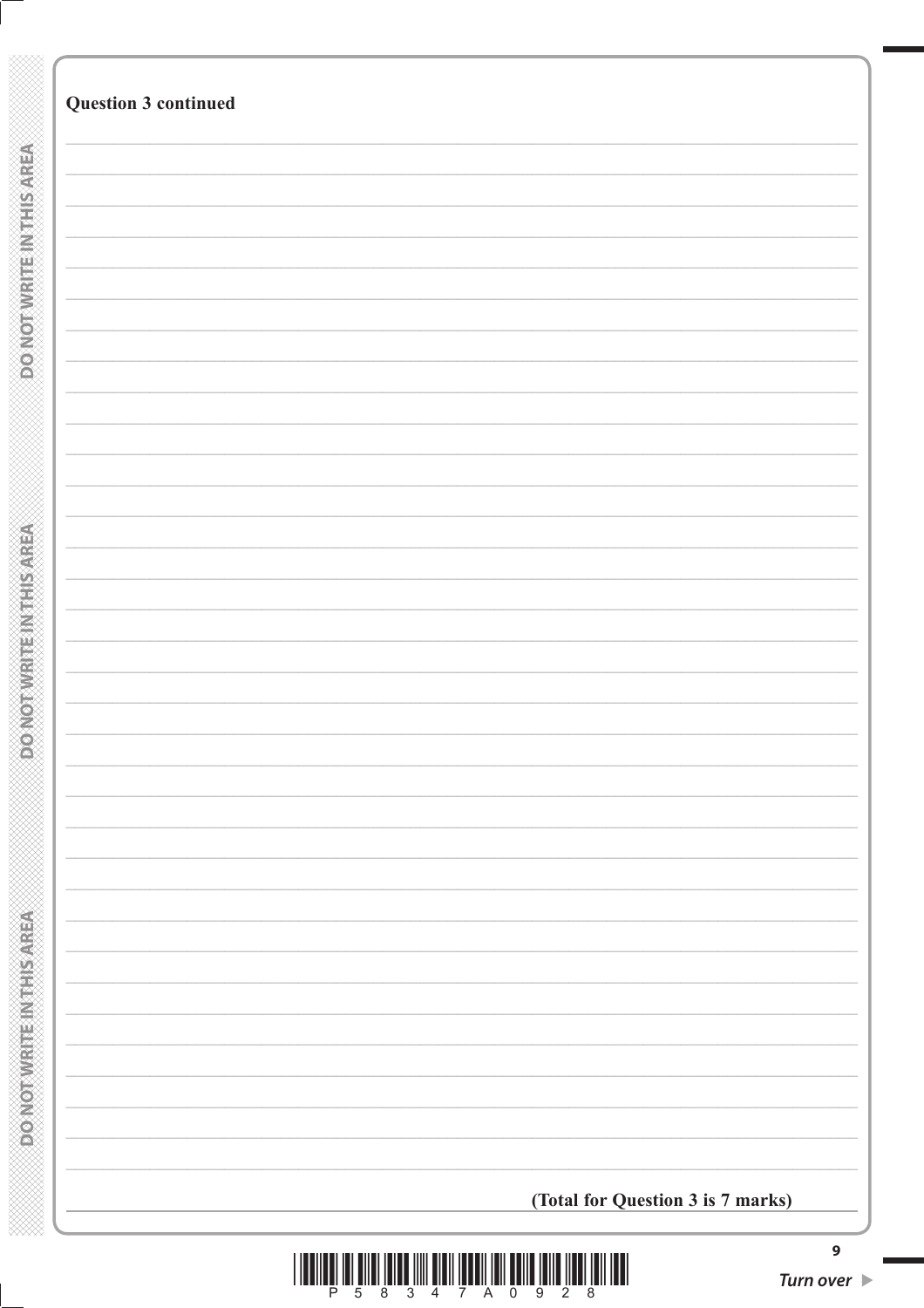- *DO NOT WRITE IN THIS AREA DO NOT WRITE IN THIS AREA DO NOT WRITE IN THIS AREA DO NOT WRITE IN THIS AREA DO NOT WRITE IN THIS AREA DO NOT WRITE IN THIS AREA DO NOT WRITE IN THIS AREA DO NOT WRITE IN THIS AREA DO NOT WRITE* **DO NORWRITE IN THE ARRES**
- **DOMORWISHER MEETINGS**

**PONORMAN ERIC NEWSPAPER** 

**4.** Helen is studying the daily mean wind speed for Camborne using the large data set from 1987. The data for one month are summarised in Table 1 below.

| <b>Windspeed</b> $\mid$ n/a |     |   |  |   |  |  |
|-----------------------------|-----|---|--|---|--|--|
| <b>Frequency</b>            | 1 J | ∠ |  | ັ |  |  |

### **Table 1**

(a) Calculate the mean for these data.

(b) Calculate the standard deviation for these data and state the units.

 The means and standard deviations of the daily mean wind speed for the other months from the large data set for Camborne in 1987 are given in Table 2 below. The data are not in month order.

| <b>Month</b>              | А    |      |      |      |       |
|---------------------------|------|------|------|------|-------|
| <b>Mean</b>               | 7.58 | 8.26 | 8.57 | 8.57 | 11.57 |
| <b>Standard Deviation</b> | 2.93 | 3.89 | 3.46 | 3.87 | 4.64  |

### **Table 2**

 (c) Using your knowledge of the large data set, suggest, giving a reason, which month had a mean of 11.57

 The data for these months are summarised in the box plots on the opposite page. They are not in month order or the same order as in Table 2.

- (d) (i) State the meaning of the \* symbol on some of the box plots.
	- (ii) Suggest, giving your reasons, which of the months in Table 2 is most likely to be summarised in the box plot marked *Y*.

**(3)**

**(2)**

**(1)**

**(2)**

**<sup>10</sup>** \*P58347A01028\*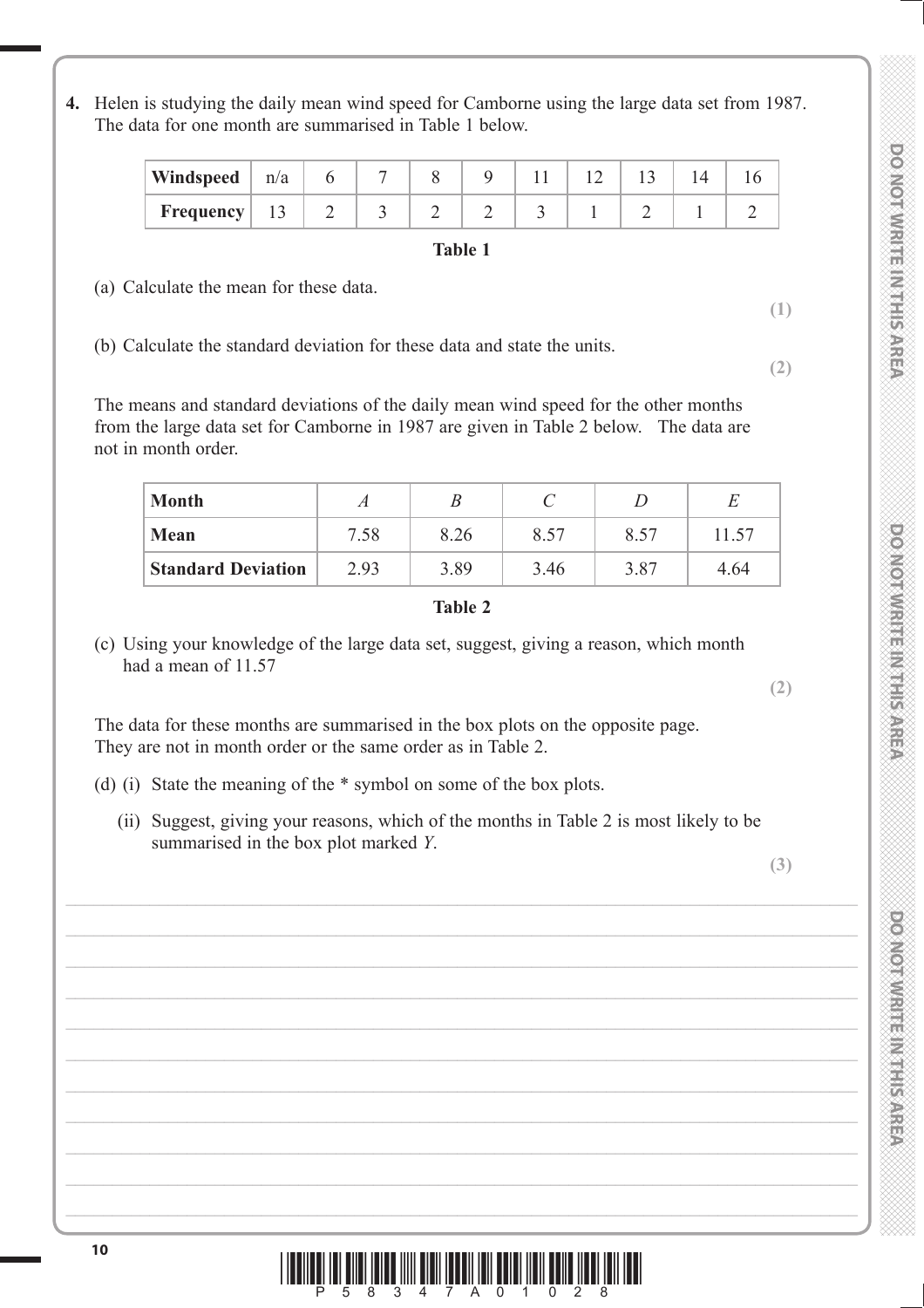

Ш

 $11$ 

Turn over  $\blacktriangleright$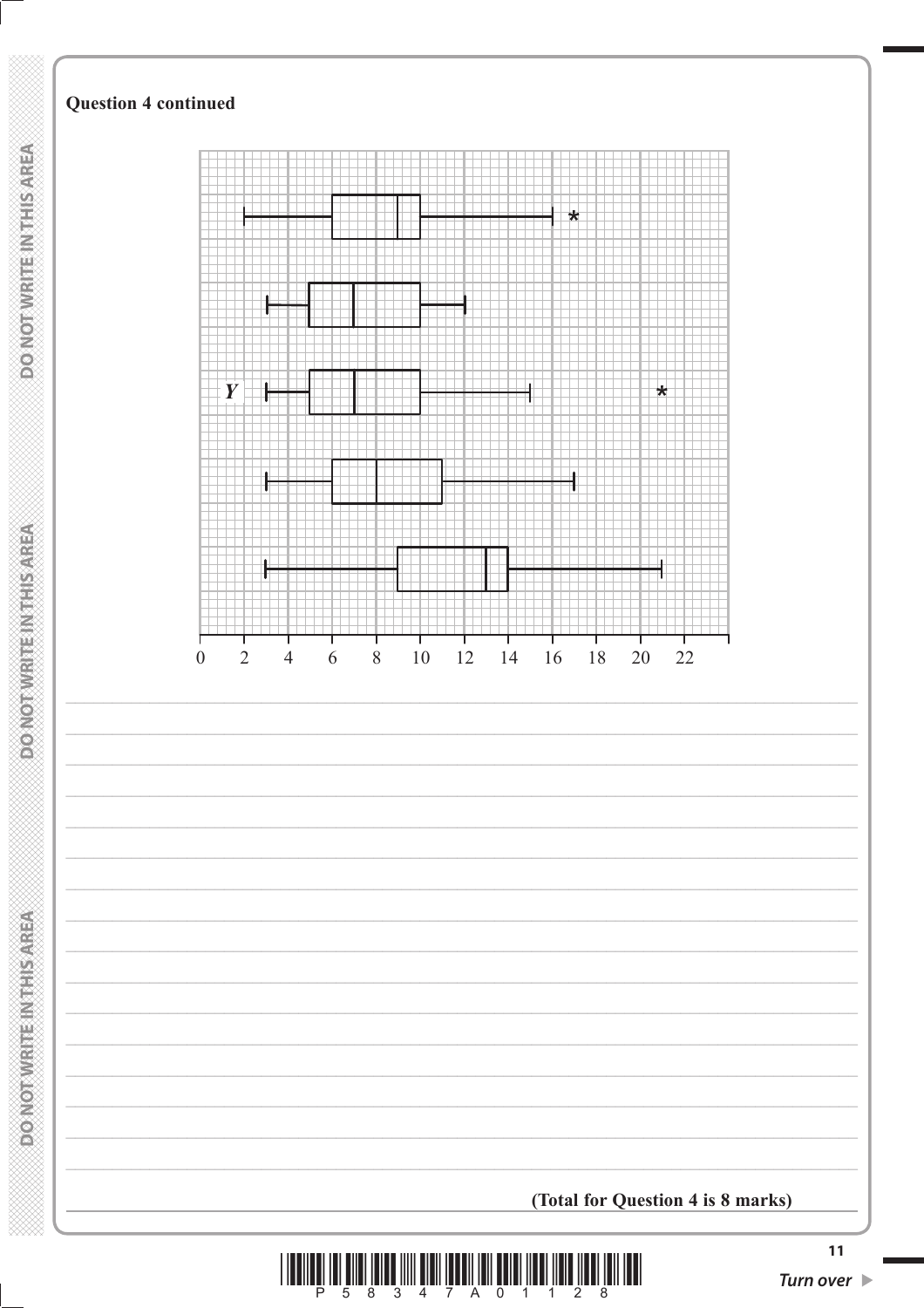| 5. A biased spinner can only land on one of the numbers 1, 2, 3 or 4. The random variable $X$<br>represents the number that the spinner lands on after a single spin and $P(X = r) = P(X = r + 2)$<br>for $r = 1, 2$ |                                             |
|----------------------------------------------------------------------------------------------------------------------------------------------------------------------------------------------------------------------|---------------------------------------------|
| Given that $P(X = 2) = 0.35$                                                                                                                                                                                         |                                             |
| (a) find the complete probability distribution of $X$ .                                                                                                                                                              | <b>DO NOIA WITH RANGE IS A STREE</b><br>(2) |
| Ambroh spins the spinner 60 times.                                                                                                                                                                                   |                                             |
| (b) Find the probability that more than half of the spins land on the number 4<br>Give your answer to 3 significant figures.                                                                                         |                                             |
|                                                                                                                                                                                                                      | (3)                                         |
| The random variable $Y = \frac{12}{X}$                                                                                                                                                                               |                                             |
| (c) Find $P(Y - X \leq 4)$                                                                                                                                                                                           | (3)                                         |
|                                                                                                                                                                                                                      |                                             |
|                                                                                                                                                                                                                      |                                             |
|                                                                                                                                                                                                                      |                                             |
|                                                                                                                                                                                                                      |                                             |
|                                                                                                                                                                                                                      |                                             |
|                                                                                                                                                                                                                      |                                             |
|                                                                                                                                                                                                                      |                                             |
|                                                                                                                                                                                                                      |                                             |
|                                                                                                                                                                                                                      |                                             |
|                                                                                                                                                                                                                      |                                             |
|                                                                                                                                                                                                                      | 3                                           |
|                                                                                                                                                                                                                      |                                             |
|                                                                                                                                                                                                                      |                                             |
|                                                                                                                                                                                                                      |                                             |
|                                                                                                                                                                                                                      | <b>ENGINEERING</b>                          |
|                                                                                                                                                                                                                      |                                             |
|                                                                                                                                                                                                                      |                                             |
|                                                                                                                                                                                                                      |                                             |
| 12                                                                                                                                                                                                                   |                                             |

I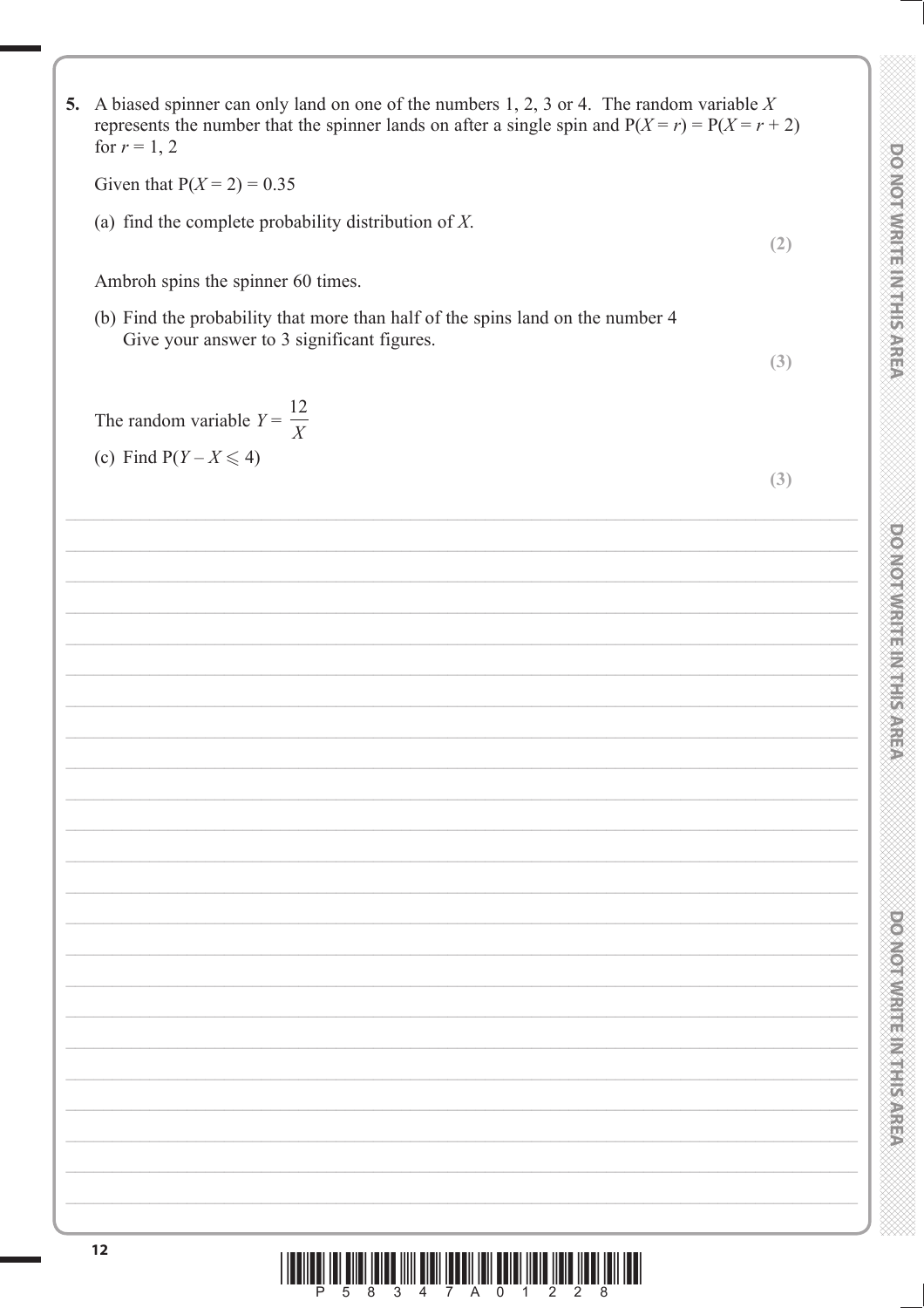| <b>Question 5 continued</b><br><b>DO NOT WRITEIN THIS AREA</b><br><b>DOMOSIA BRANCH REPORT</b><br><b>ROMORAL REGISTRATION</b> |  |    |
|-------------------------------------------------------------------------------------------------------------------------------|--|----|
|                                                                                                                               |  |    |
|                                                                                                                               |  |    |
|                                                                                                                               |  |    |
|                                                                                                                               |  |    |
|                                                                                                                               |  |    |
|                                                                                                                               |  |    |
|                                                                                                                               |  |    |
|                                                                                                                               |  |    |
|                                                                                                                               |  |    |
|                                                                                                                               |  |    |
|                                                                                                                               |  |    |
|                                                                                                                               |  |    |
|                                                                                                                               |  |    |
|                                                                                                                               |  |    |
|                                                                                                                               |  |    |
|                                                                                                                               |  |    |
|                                                                                                                               |  |    |
|                                                                                                                               |  |    |
|                                                                                                                               |  |    |
|                                                                                                                               |  |    |
|                                                                                                                               |  |    |
|                                                                                                                               |  |    |
|                                                                                                                               |  |    |
|                                                                                                                               |  |    |
|                                                                                                                               |  |    |
|                                                                                                                               |  |    |
|                                                                                                                               |  |    |
|                                                                                                                               |  |    |
|                                                                                                                               |  |    |
|                                                                                                                               |  |    |
|                                                                                                                               |  |    |
|                                                                                                                               |  |    |
|                                                                                                                               |  |    |
|                                                                                                                               |  |    |
|                                                                                                                               |  |    |
|                                                                                                                               |  |    |
|                                                                                                                               |  |    |
|                                                                                                                               |  |    |
|                                                                                                                               |  |    |
|                                                                                                                               |  |    |
|                                                                                                                               |  |    |
|                                                                                                                               |  |    |
|                                                                                                                               |  |    |
|                                                                                                                               |  |    |
|                                                                                                                               |  |    |
|                                                                                                                               |  |    |
|                                                                                                                               |  |    |
|                                                                                                                               |  |    |
|                                                                                                                               |  |    |
|                                                                                                                               |  |    |
|                                                                                                                               |  |    |
|                                                                                                                               |  |    |
|                                                                                                                               |  |    |
|                                                                                                                               |  |    |
|                                                                                                                               |  |    |
|                                                                                                                               |  |    |
|                                                                                                                               |  |    |
|                                                                                                                               |  |    |
|                                                                                                                               |  |    |
|                                                                                                                               |  |    |
|                                                                                                                               |  |    |
|                                                                                                                               |  | 13 |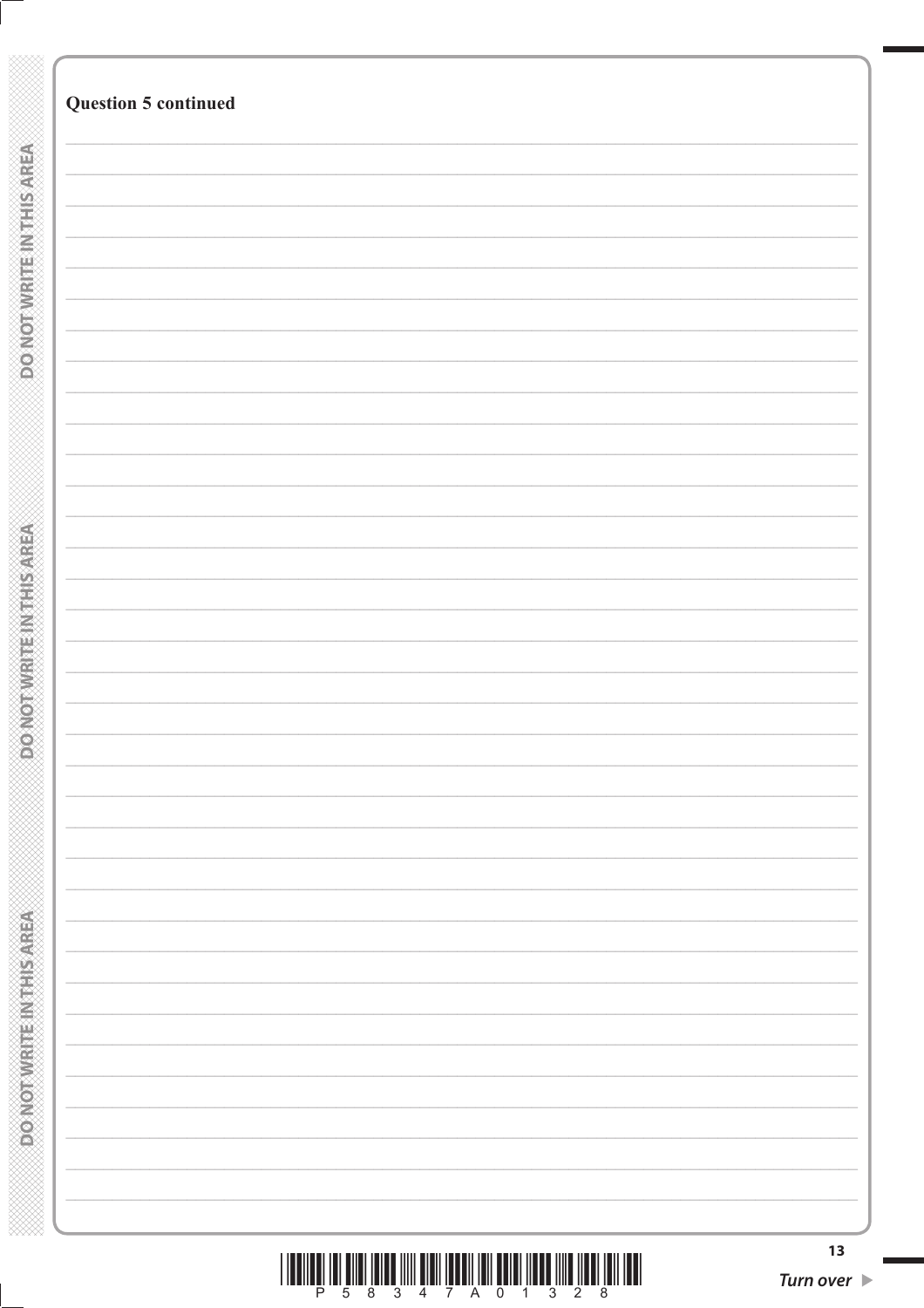| <b>Question 5 continued</b> |                             |
|-----------------------------|-----------------------------|
|                             |                             |
|                             |                             |
|                             |                             |
|                             |                             |
|                             |                             |
|                             |                             |
|                             | <b>DOMOTIVE HISTORICARE</b> |
|                             |                             |
|                             |                             |
|                             |                             |
|                             |                             |
|                             |                             |
|                             |                             |
|                             |                             |
|                             |                             |
|                             |                             |
|                             |                             |
|                             |                             |
|                             |                             |
|                             |                             |
|                             | <b>PONOSTIC PROFESSIONS</b> |
|                             |                             |
|                             |                             |
|                             |                             |
|                             |                             |
|                             |                             |
|                             |                             |
|                             |                             |
|                             |                             |
|                             |                             |
|                             |                             |
|                             |                             |
|                             |                             |
|                             |                             |
|                             |                             |
|                             |                             |
|                             | <b>DONOTHER MERIDIANS</b>   |
|                             |                             |
|                             |                             |
|                             |                             |
|                             |                             |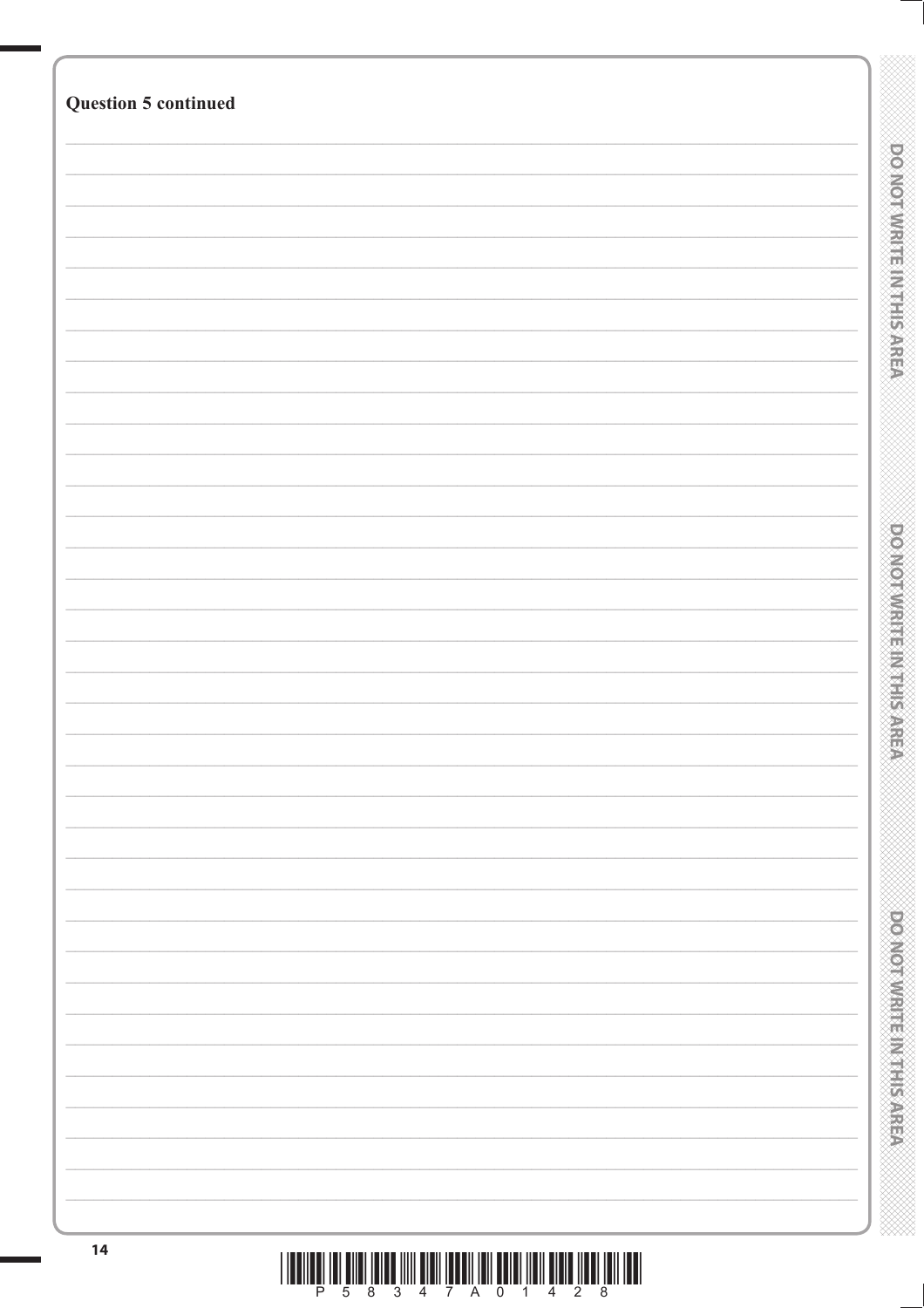| <b>Question 5 continued</b> |                                   |
|-----------------------------|-----------------------------------|
|                             |                                   |
|                             |                                   |
|                             |                                   |
|                             |                                   |
|                             |                                   |
|                             |                                   |
|                             |                                   |
|                             |                                   |
|                             |                                   |
|                             |                                   |
|                             |                                   |
|                             |                                   |
|                             |                                   |
|                             |                                   |
|                             |                                   |
|                             |                                   |
|                             |                                   |
|                             |                                   |
|                             |                                   |
|                             |                                   |
|                             |                                   |
|                             |                                   |
|                             | (Total for Question 5 is 8 marks) |
|                             | TOTAL FOR SECTION A IS 30 MARKS   |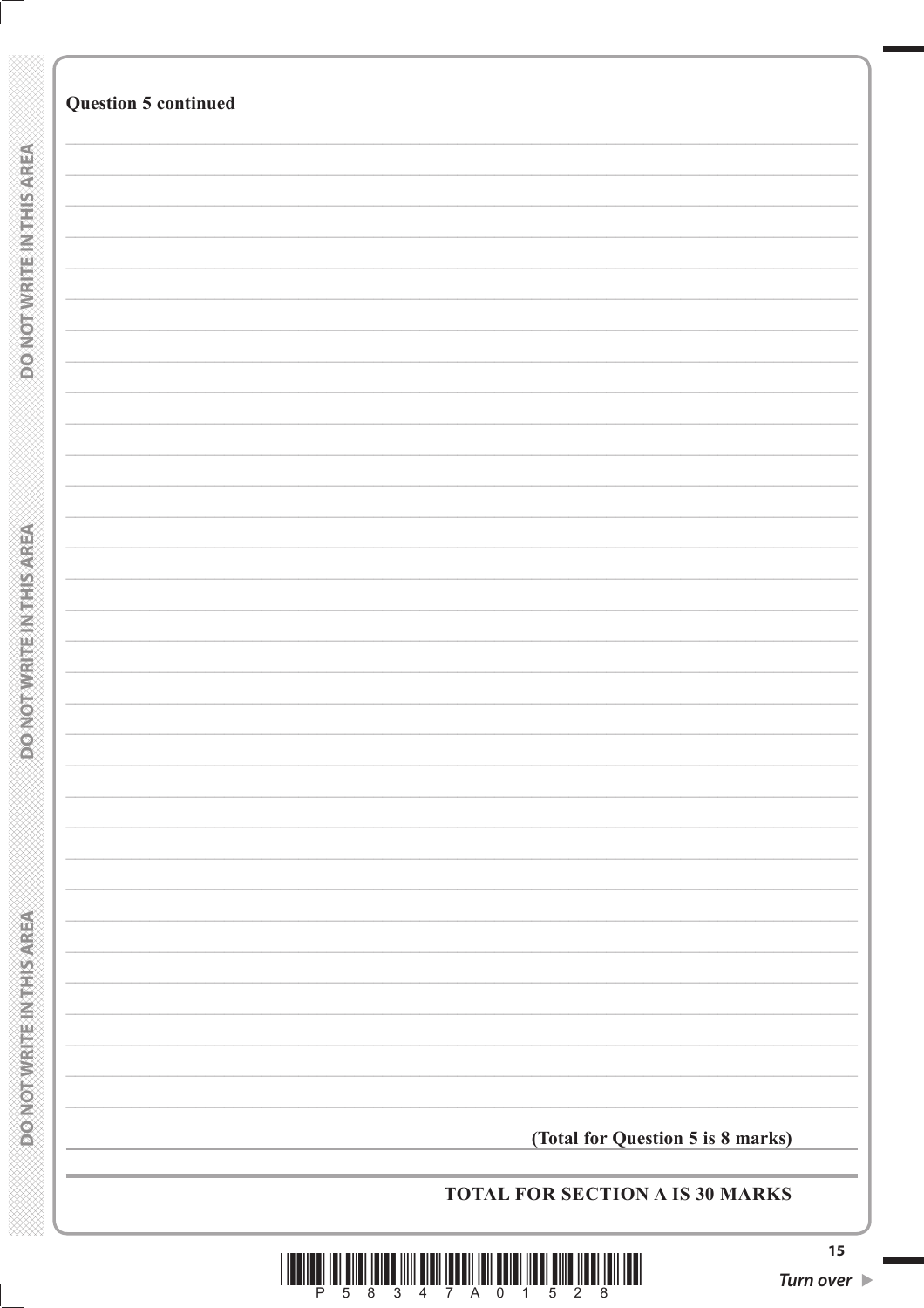# **DONOINMENT RANET**

# **PONONNIA PROTECTIONS**

# **SECTION B: MECHANICS**

Unless otherwise indicated, wherever a numerical value of g is required, take  $g = 9.8 \text{ m s}^{-2}$  and give your answer to either 2 significant figures or 3 significant figures.

### Answer ALL questions. Write your answers in the spaces provided.

6. A man throws a tennis ball into the air so that, at the instant when the ball leaves his hand, the ball is 2 m above the ground and is moving vertically upwards with speed  $9 \text{ m s}^{-1}$ 

The motion of the ball is modelled as that of a particle moving freely under gravity and the acceleration due to gravity is modelled as being of constant magnitude  $10 \text{ m s}^{-2}$ 

The ball hits the ground  $T$  seconds after leaving the man's hand.

Using the model, find the value of  $T$ .

 $(4)$ 

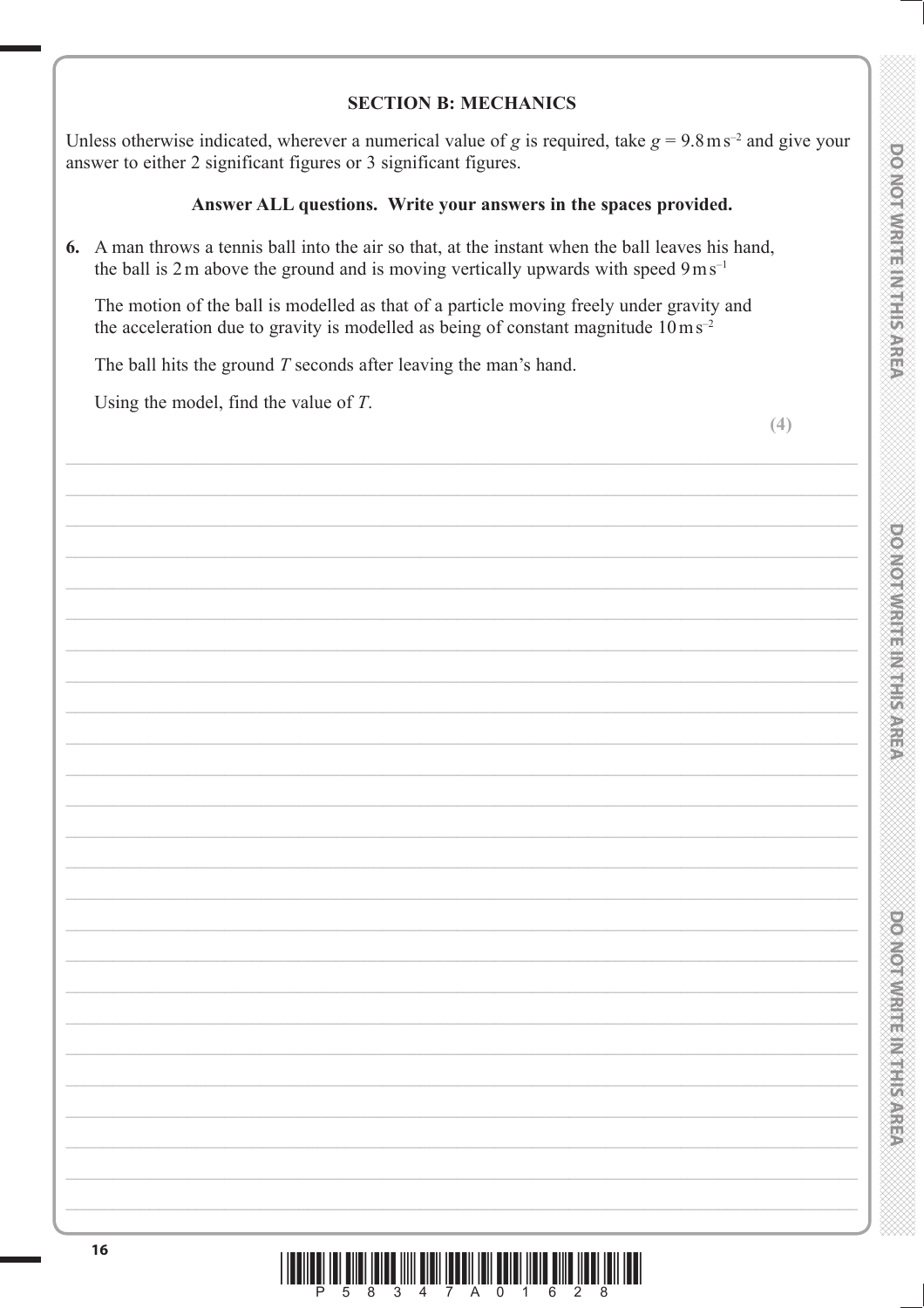|                           | Question 6 continued              |
|---------------------------|-----------------------------------|
|                           |                                   |
|                           |                                   |
| DO NOT WRITE IN THIS AREA |                                   |
|                           |                                   |
|                           |                                   |
|                           |                                   |
|                           |                                   |
|                           |                                   |
|                           |                                   |
|                           |                                   |
|                           |                                   |
|                           |                                   |
|                           |                                   |
|                           |                                   |
|                           |                                   |
|                           |                                   |
|                           |                                   |
|                           |                                   |
|                           |                                   |
|                           |                                   |
|                           |                                   |
|                           |                                   |
|                           |                                   |
|                           |                                   |
|                           |                                   |
|                           |                                   |
|                           |                                   |
|                           |                                   |
|                           |                                   |
|                           |                                   |
|                           |                                   |
|                           |                                   |
|                           |                                   |
|                           |                                   |
|                           |                                   |
|                           |                                   |
|                           |                                   |
|                           |                                   |
|                           |                                   |
|                           |                                   |
|                           |                                   |
|                           |                                   |
|                           |                                   |
|                           |                                   |
|                           |                                   |
|                           |                                   |
|                           |                                   |
|                           |                                   |
|                           |                                   |
|                           |                                   |
|                           |                                   |
|                           |                                   |
|                           |                                   |
|                           |                                   |
|                           |                                   |
|                           | (Total for Question 6 is 4 marks) |
|                           |                                   |

§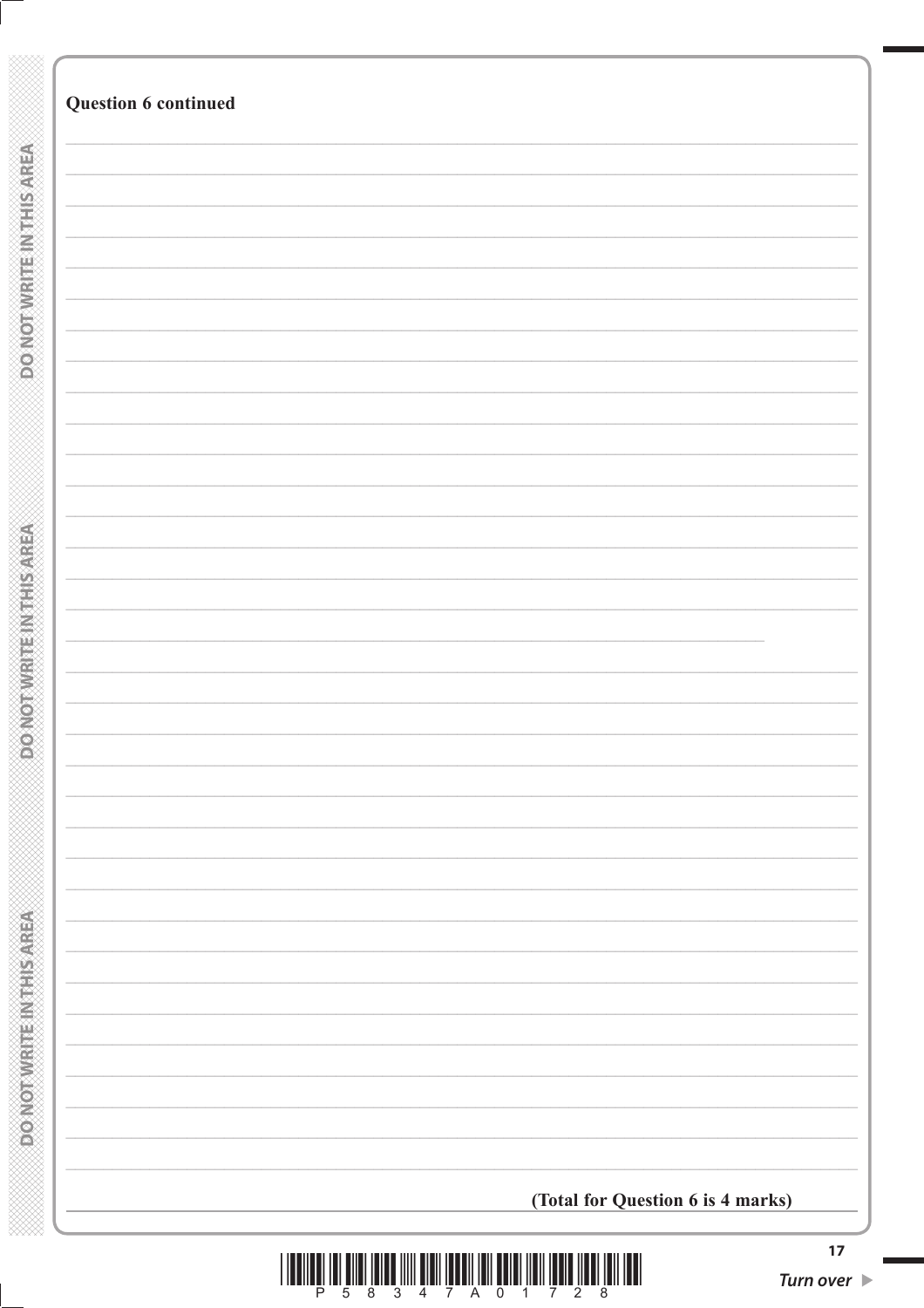| 7. A train travels along a straight horizontal track between two stations, A and B.                                                                  |     |
|------------------------------------------------------------------------------------------------------------------------------------------------------|-----|
| In a model of the motion, the train starts from rest at $A$ and moves with constant<br>acceleration $0.3 \text{ m s}^{-2}$ for 80 s.                 |     |
| The train then moves at constant velocity before it moves with a constant deceleration<br>of $0.5 \text{ m s}^{-2}$ , coming to rest at B.           |     |
| (a) For this model of the motion of the train between $A$ and $B$ ,                                                                                  |     |
| (i) state the value of the constant velocity of the train,                                                                                           |     |
| (ii) state the time for which the train is decelerating,                                                                                             |     |
| (iii) sketch a velocity-time graph.                                                                                                                  | (3) |
| The total distance between the two stations is 4800 m.                                                                                               |     |
| (b) Using the model, find the total time taken by the train to travel from $A$ to $B$ .                                                              | (3) |
| (c) Suggest one improvement that could be made to the model of the motion of the train<br>from $A$ to $B$ in order to make the model more realistic. |     |
|                                                                                                                                                      | (1) |
|                                                                                                                                                      |     |
|                                                                                                                                                      |     |
|                                                                                                                                                      |     |
|                                                                                                                                                      |     |
|                                                                                                                                                      |     |
|                                                                                                                                                      |     |
|                                                                                                                                                      |     |
|                                                                                                                                                      |     |
|                                                                                                                                                      |     |
|                                                                                                                                                      |     |
|                                                                                                                                                      |     |
|                                                                                                                                                      |     |
|                                                                                                                                                      |     |
|                                                                                                                                                      |     |
|                                                                                                                                                      |     |
|                                                                                                                                                      |     |
|                                                                                                                                                      |     |
|                                                                                                                                                      |     |
| 18                                                                                                                                                   |     |
| <b>THE REAL</b>                                                                                                                                      |     |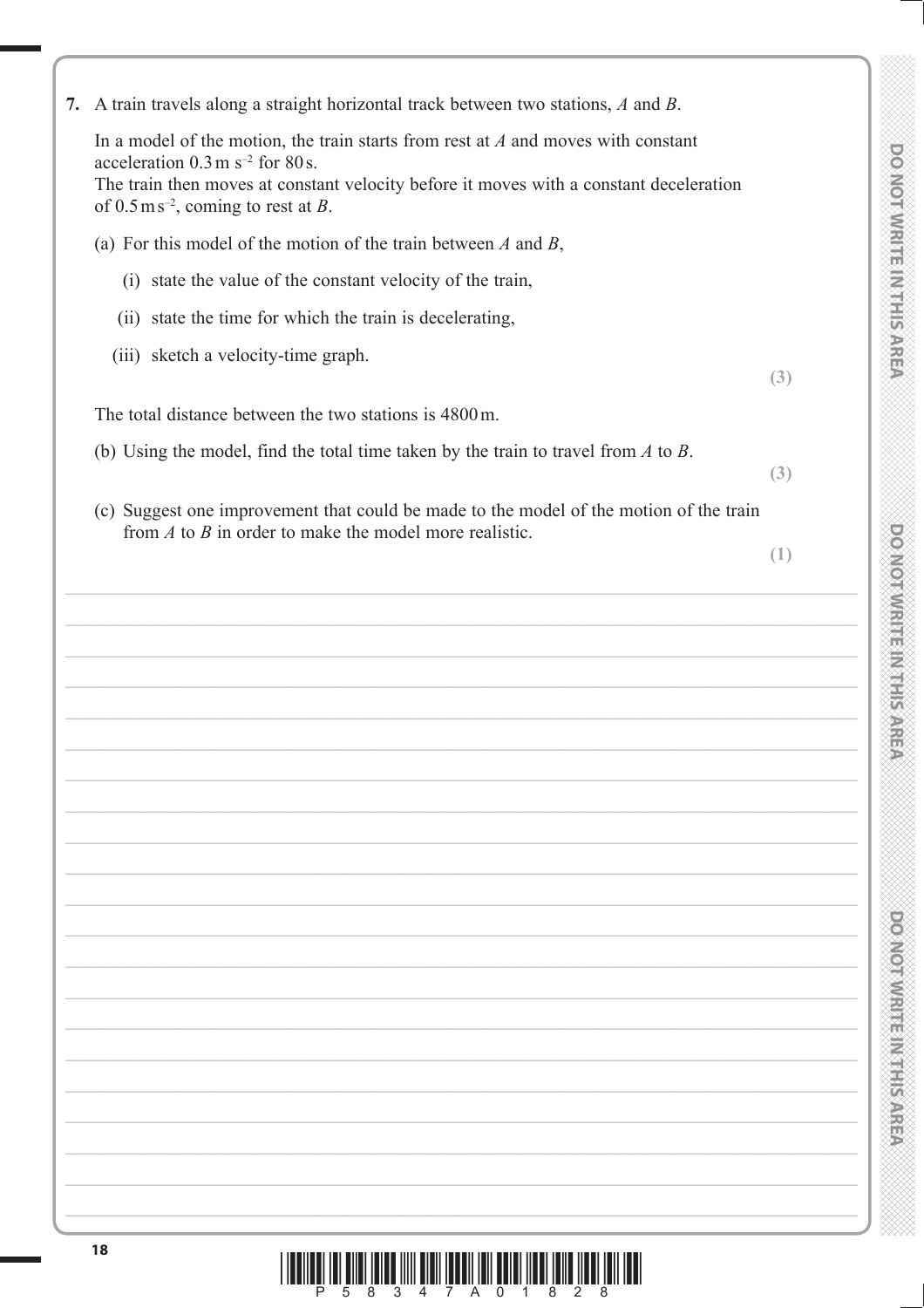|                               | <b>Question 7 continued</b> |  |
|-------------------------------|-----------------------------|--|
|                               |                             |  |
|                               |                             |  |
|                               |                             |  |
|                               |                             |  |
|                               |                             |  |
|                               |                             |  |
| <b>DO NOTWEITEN THIS AREA</b> |                             |  |
|                               |                             |  |
|                               |                             |  |
|                               |                             |  |
|                               |                             |  |
|                               |                             |  |
|                               |                             |  |
|                               |                             |  |
|                               |                             |  |
|                               |                             |  |
|                               |                             |  |
|                               |                             |  |
|                               |                             |  |
|                               |                             |  |
|                               |                             |  |
|                               |                             |  |
|                               |                             |  |
|                               |                             |  |
|                               |                             |  |
|                               |                             |  |
|                               |                             |  |
|                               |                             |  |
|                               |                             |  |
|                               |                             |  |
|                               |                             |  |
|                               |                             |  |
|                               |                             |  |
|                               |                             |  |
|                               |                             |  |
|                               |                             |  |
|                               |                             |  |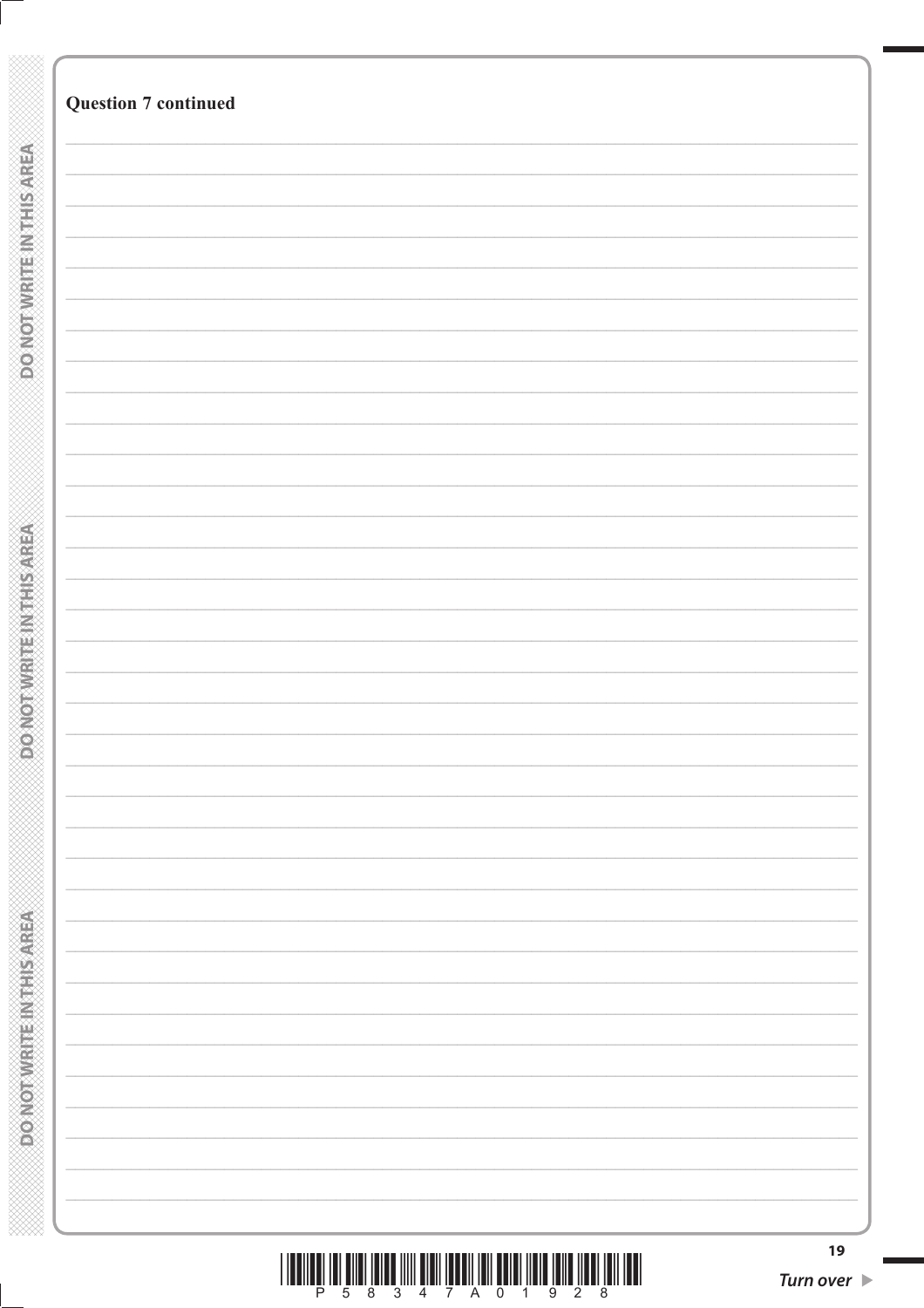| <b>Question 7 continued</b> |                                  |
|-----------------------------|----------------------------------|
|                             |                                  |
|                             | <b>DO NOT WIRTFEIN THIS AREA</b> |
|                             |                                  |
|                             |                                  |
|                             |                                  |
|                             |                                  |
|                             |                                  |
|                             |                                  |
|                             |                                  |
|                             |                                  |
|                             |                                  |
|                             |                                  |
|                             |                                  |
|                             |                                  |
|                             |                                  |
|                             |                                  |
|                             | <b>DOMORRITHMENT PARE</b>        |
|                             |                                  |
|                             |                                  |
|                             |                                  |
|                             |                                  |
|                             |                                  |
|                             |                                  |
|                             |                                  |
|                             |                                  |
|                             |                                  |
|                             |                                  |
|                             |                                  |
|                             |                                  |
|                             |                                  |
|                             |                                  |
|                             |                                  |
|                             |                                  |
|                             | <b>DONOTHING ENGINEERS</b>       |
|                             |                                  |
|                             |                                  |
|                             |                                  |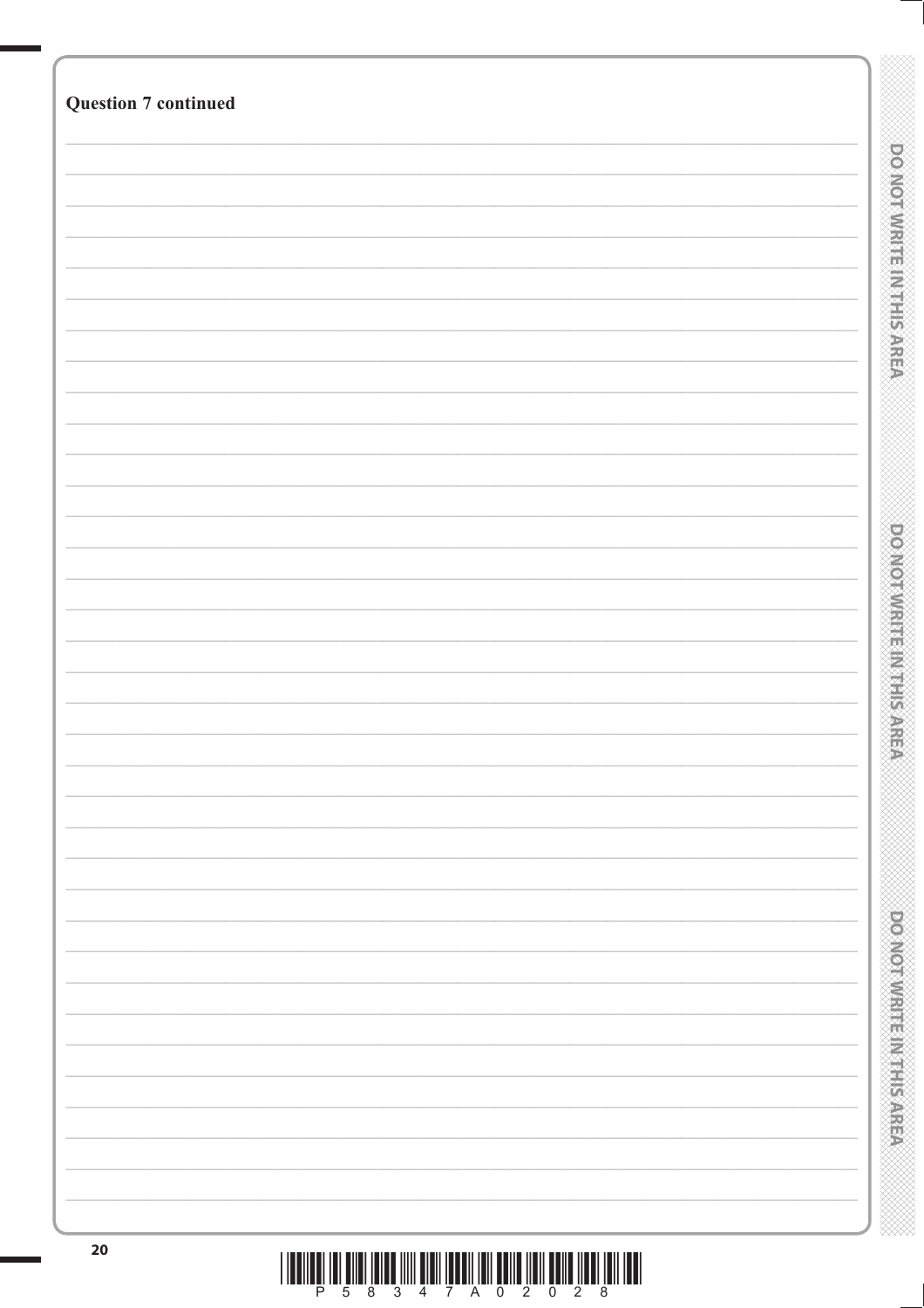|                              | <b>Question 7 continued</b>       |
|------------------------------|-----------------------------------|
|                              |                                   |
| <b>DONOTWRITEINTHIS AREA</b> |                                   |
|                              |                                   |
|                              |                                   |
|                              |                                   |
|                              |                                   |
|                              |                                   |
|                              |                                   |
|                              |                                   |
|                              |                                   |
|                              |                                   |
|                              |                                   |
|                              |                                   |
|                              |                                   |
|                              |                                   |
|                              |                                   |
|                              |                                   |
|                              |                                   |
|                              |                                   |
|                              |                                   |
|                              |                                   |
|                              |                                   |
|                              |                                   |
|                              |                                   |
|                              | (Total for Question 7 is 7 marks) |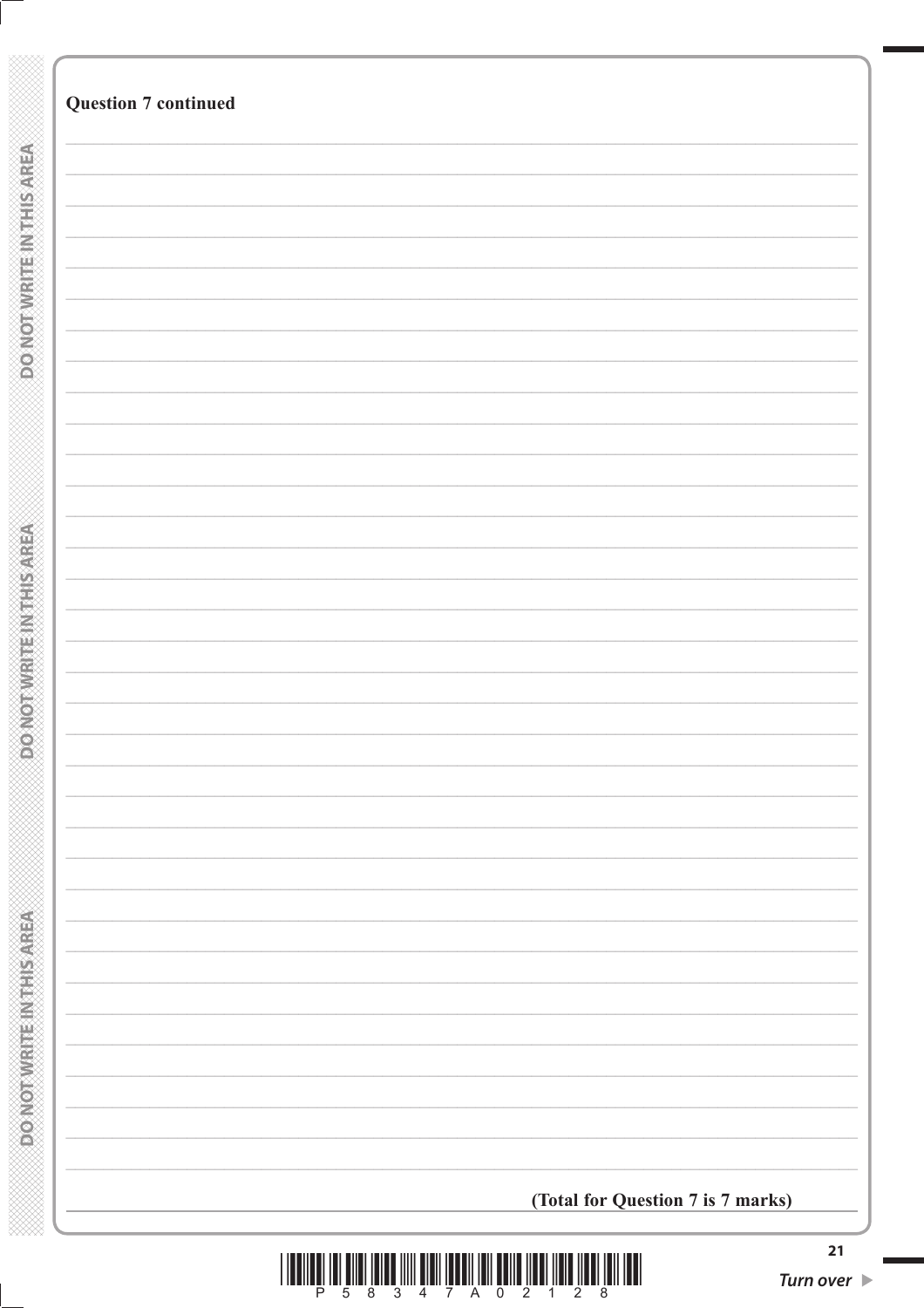| 8. A particle, P, moves along the x-axis. At time t seconds, $t \ge 0$ , the displacement, |     |                                             |
|--------------------------------------------------------------------------------------------|-----|---------------------------------------------|
| x metres, of P from the origin O, is given by $x = \frac{1}{2}t^2(t^2 - 2t + 1)$           |     |                                             |
| (a) Find the times when $P$ is instantaneously at rest.                                    |     |                                             |
|                                                                                            | (5) |                                             |
| (b) Find the total distance travelled by P in the time interval $0 \le t \le 2$            |     |                                             |
|                                                                                            | (3) | <b>PONOINNRITE INTERNET</b>                 |
| (c) Show that $P$ will never move along the negative $x$ -axis.                            | (2) |                                             |
|                                                                                            |     |                                             |
|                                                                                            |     |                                             |
|                                                                                            |     |                                             |
|                                                                                            |     |                                             |
|                                                                                            |     |                                             |
|                                                                                            |     |                                             |
|                                                                                            |     | <b>DONIO NATIONAL REPORTS</b>               |
|                                                                                            |     |                                             |
|                                                                                            |     |                                             |
|                                                                                            |     |                                             |
|                                                                                            |     | es<br>S                                     |
|                                                                                            |     |                                             |
|                                                                                            |     |                                             |
|                                                                                            |     |                                             |
|                                                                                            |     |                                             |
|                                                                                            |     |                                             |
|                                                                                            |     |                                             |
|                                                                                            |     |                                             |
|                                                                                            |     |                                             |
|                                                                                            |     |                                             |
|                                                                                            |     |                                             |
|                                                                                            |     | <b>POSTO REPORT OF A STRATEGIC PROPERTY</b> |
|                                                                                            |     |                                             |
|                                                                                            |     |                                             |
|                                                                                            |     |                                             |
|                                                                                            |     |                                             |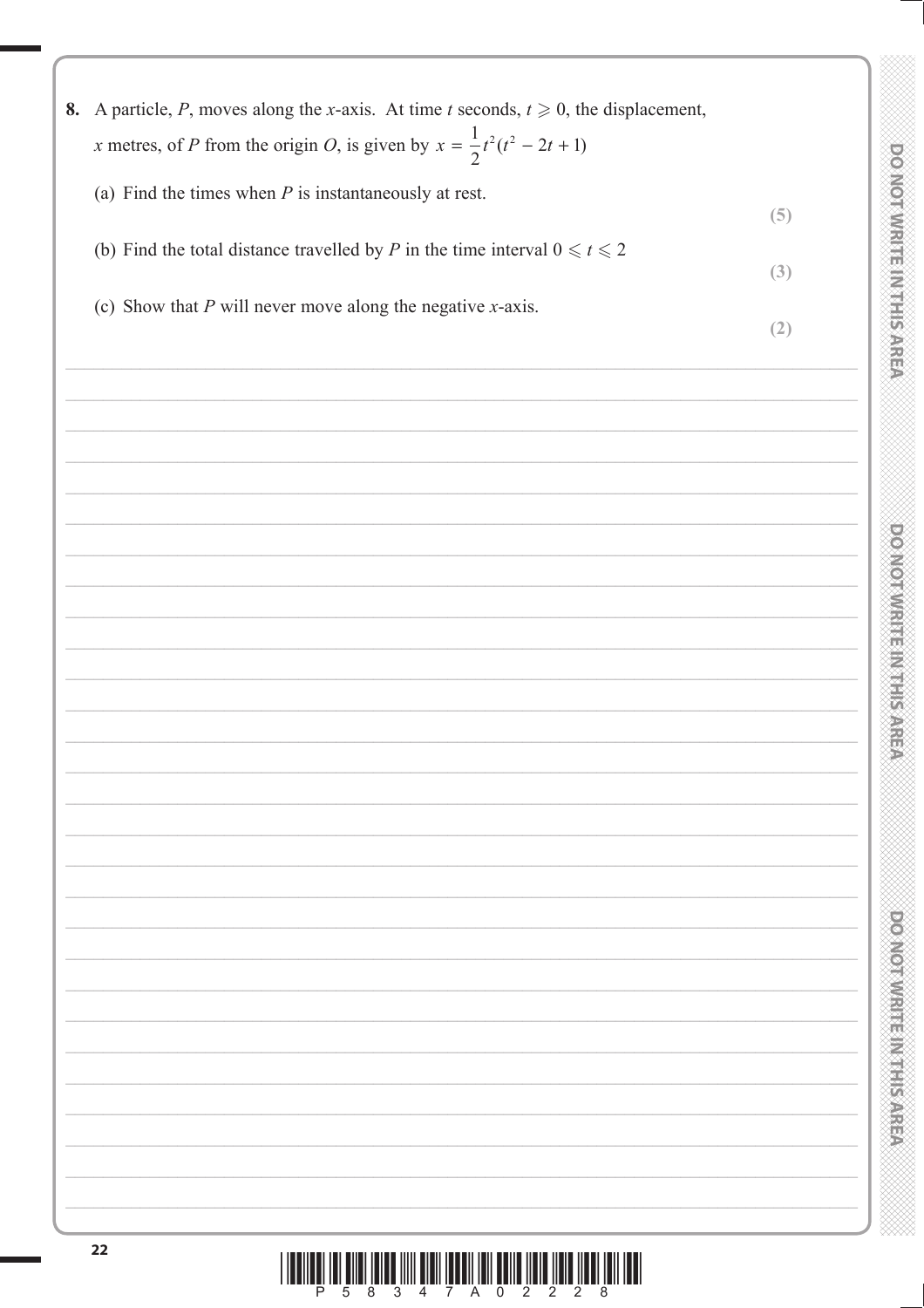| <b>Question 8 continued</b> |  |
|-----------------------------|--|
|                             |  |
|                             |  |
|                             |  |
|                             |  |
|                             |  |
|                             |  |
|                             |  |
|                             |  |
|                             |  |
|                             |  |
|                             |  |
|                             |  |
|                             |  |
|                             |  |
|                             |  |
|                             |  |
|                             |  |
|                             |  |
|                             |  |
|                             |  |
|                             |  |
|                             |  |
|                             |  |
|                             |  |
|                             |  |
|                             |  |
|                             |  |
|                             |  |
|                             |  |
|                             |  |
|                             |  |
|                             |  |
|                             |  |
|                             |  |
|                             |  |
|                             |  |
|                             |  |
|                             |  |
|                             |  |
|                             |  |
|                             |  |
|                             |  |
|                             |  |
|                             |  |
|                             |  |
|                             |  |
|                             |  |
|                             |  |
|                             |  |
|                             |  |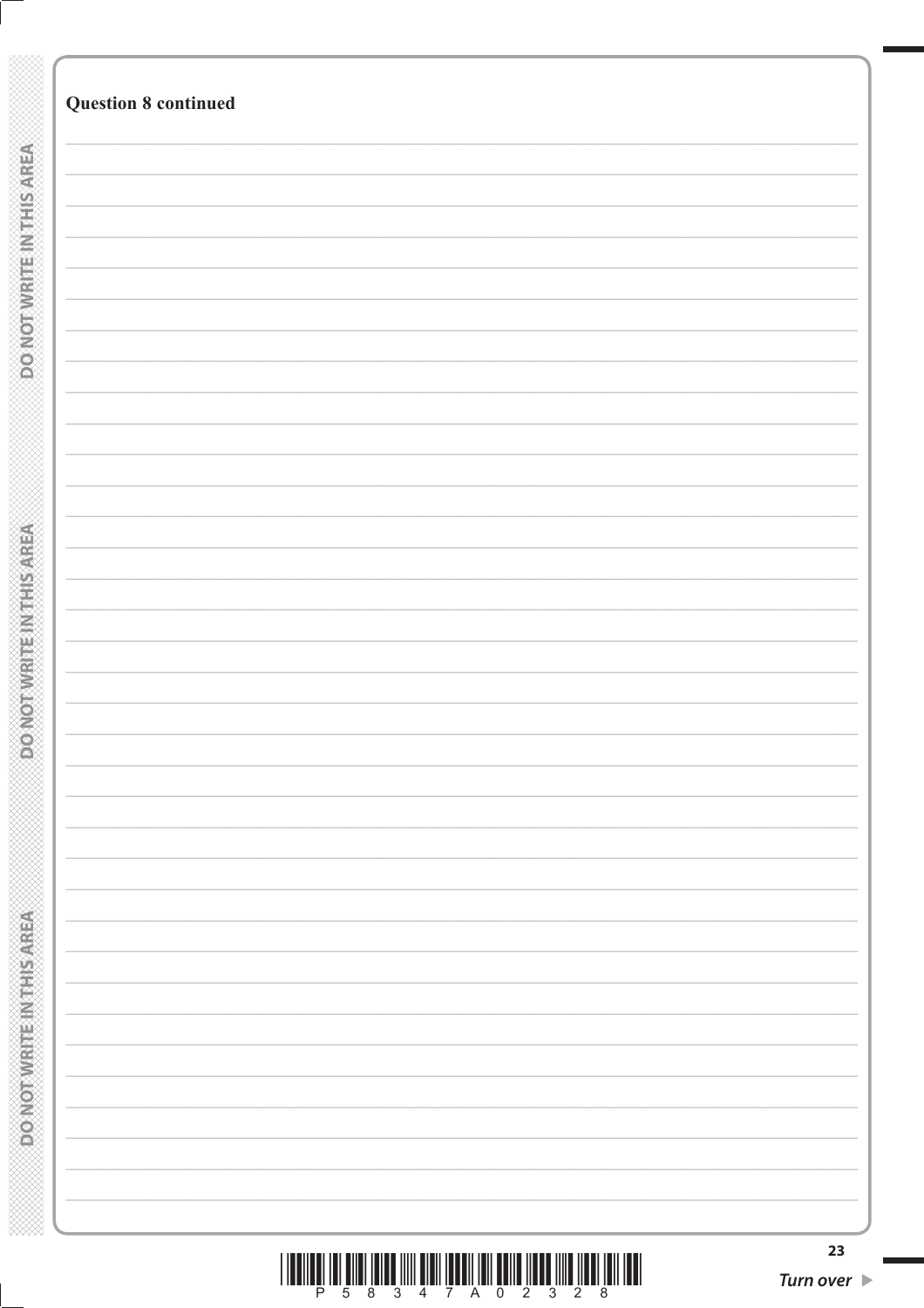| <b>Question 8 continued</b> |                                 |
|-----------------------------|---------------------------------|
|                             |                                 |
|                             |                                 |
|                             |                                 |
|                             |                                 |
|                             |                                 |
|                             |                                 |
|                             | <b>DO NOT WITH BINTHIS AREA</b> |
|                             |                                 |
|                             |                                 |
|                             |                                 |
|                             |                                 |
|                             |                                 |
|                             |                                 |
|                             |                                 |
|                             |                                 |
|                             |                                 |
|                             |                                 |
|                             | <b>PONO REMEMBER 2014</b>       |
|                             |                                 |
|                             |                                 |
|                             |                                 |
|                             |                                 |
|                             |                                 |
|                             |                                 |
|                             |                                 |
|                             |                                 |
|                             |                                 |
|                             |                                 |
|                             |                                 |
|                             |                                 |
|                             |                                 |
|                             |                                 |
|                             | <b>DOMOTWRITEIN STRIPS AREA</b> |
|                             |                                 |
|                             |                                 |
|                             |                                 |
|                             |                                 |
|                             |                                 |
|                             |                                 |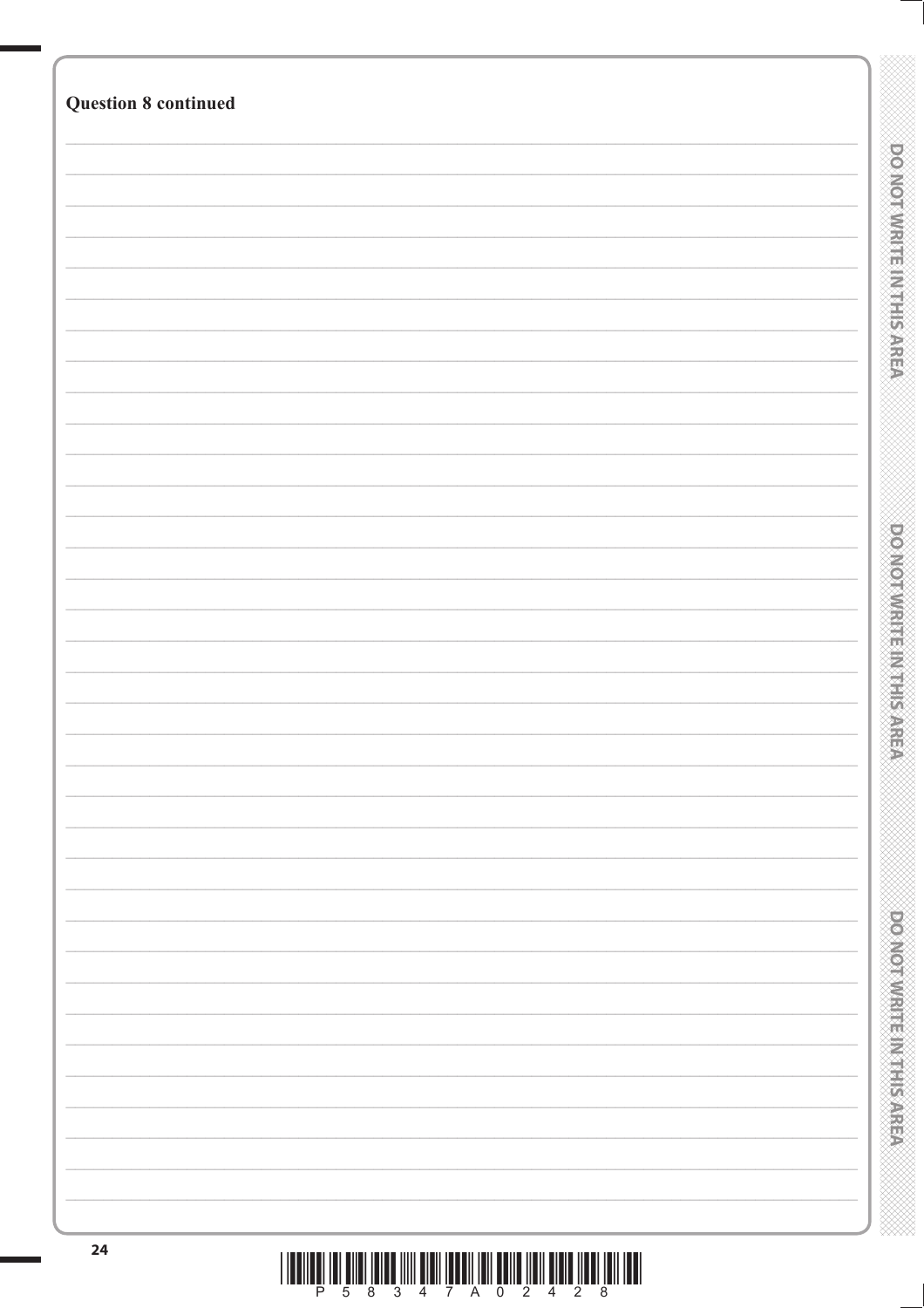| <b>Question 8 continued</b>        |
|------------------------------------|
|                                    |
|                                    |
|                                    |
|                                    |
|                                    |
|                                    |
|                                    |
|                                    |
|                                    |
|                                    |
|                                    |
|                                    |
|                                    |
|                                    |
|                                    |
|                                    |
|                                    |
|                                    |
|                                    |
|                                    |
|                                    |
|                                    |
|                                    |
|                                    |
|                                    |
|                                    |
|                                    |
|                                    |
|                                    |
|                                    |
|                                    |
|                                    |
|                                    |
|                                    |
|                                    |
|                                    |
|                                    |
|                                    |
|                                    |
|                                    |
|                                    |
|                                    |
|                                    |
|                                    |
|                                    |
|                                    |
|                                    |
|                                    |
|                                    |
|                                    |
|                                    |
|                                    |
| (Total for Question 8 is 10 marks) |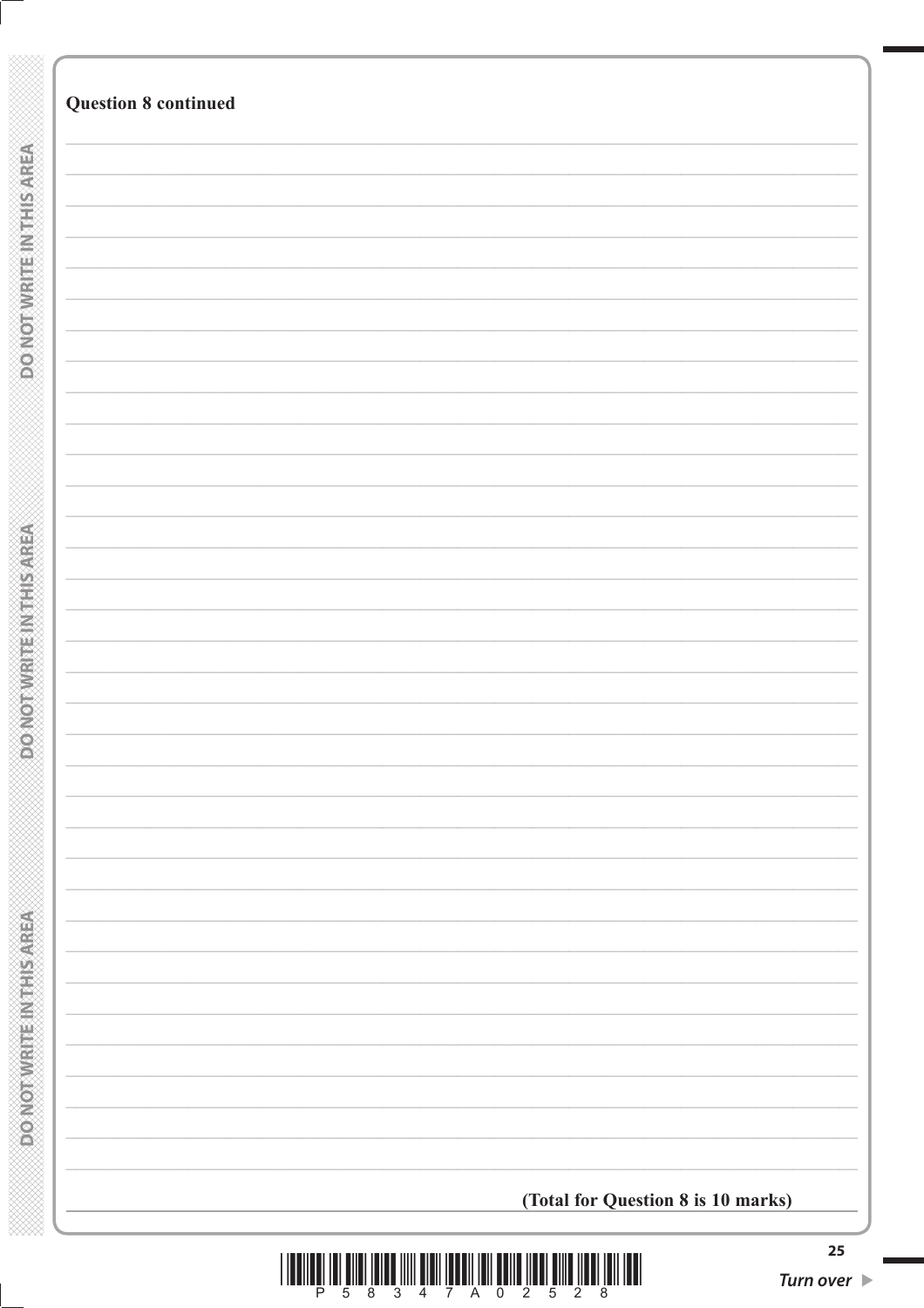**DO NOT WRITE IN THIS AREA** 



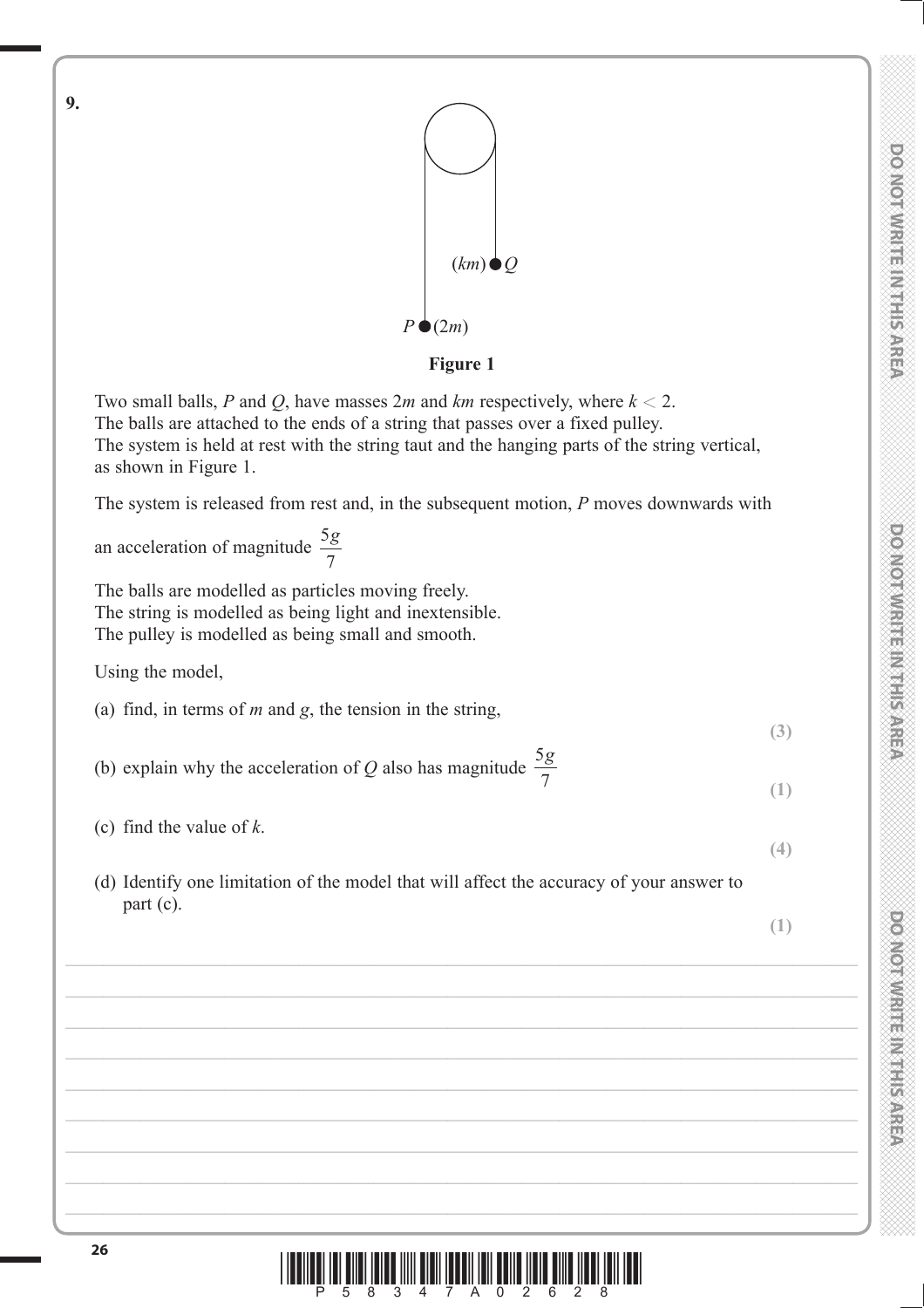| <b>Question 9 continued</b> |  |
|-----------------------------|--|
|                             |  |
|                             |  |
|                             |  |
|                             |  |
|                             |  |
|                             |  |
|                             |  |
|                             |  |
|                             |  |
|                             |  |
|                             |  |
|                             |  |
|                             |  |
|                             |  |
|                             |  |
|                             |  |
|                             |  |
|                             |  |
|                             |  |
|                             |  |
|                             |  |
|                             |  |
|                             |  |
|                             |  |
|                             |  |
|                             |  |
|                             |  |
|                             |  |
|                             |  |
|                             |  |
|                             |  |
|                             |  |
|                             |  |
|                             |  |
|                             |  |
|                             |  |
|                             |  |
|                             |  |
|                             |  |
|                             |  |
|                             |  |
|                             |  |
|                             |  |
|                             |  |
|                             |  |
|                             |  |
|                             |  |
|                             |  |
|                             |  |
|                             |  |
|                             |  |
|                             |  |